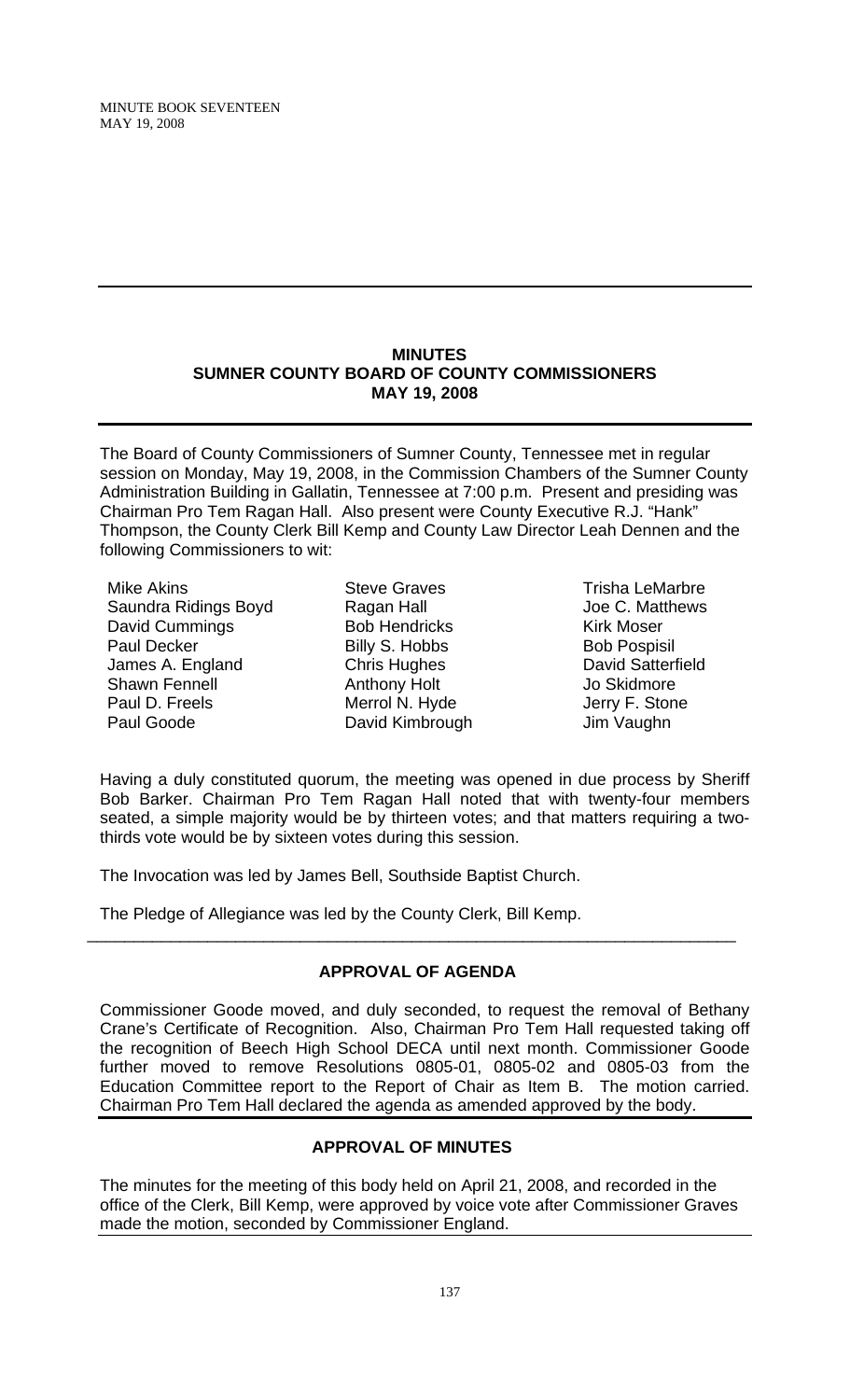### **RECOGNITION OF THE PUBLIC**

Chairman Pro Tem Hall opened the floor to allow the public to speak concerning any matter on the agenda.

David Gregory of 183 Meadowlake Drive in Hendersonville addressed the forgiveness of school loans and the Hendersonville High School funding request.

James Head of 101 Donna Court in Hendersonville spoke on behalf of Hendersonville High School, asking the Commission to consider the request brought forth.

Carol Waggoner of 129 Hunter's Lane in Hendersonville was present to represent the request of Beech High School and forgiveness of school loans.

Darren Frank of 108 Laurens Way North in Hendersonville requested the consideration of the Commission for the funding of the track and forgiveness of the loans.

Mike Fussell of 128 Island Drive of Hendersonville and Board of Education member, said he spoke in favor of the Resolutions of 0805-01, 0805-02 and 0805-03. He encouraged County leadership to work together to provide athletic improvements on a planned basis.

Dennis Fields of 165 Glen Hill Drive in Hendersonville, and former HHS track coach, encouraged the Commission to approve the funding for the renovation of the track.

Johnny Garrott of 124 Flynn Circle spoke in favor of funding improvements to the Gallatin High School football stadium.

Mike Shelton of 114 Millbrook Road in Hendersonville and Principal of Hendersonville High School spoke in favor of forgiving the debt and funding the track.

Bob Gideon of 113B Gayla Court in Portland and Principal of Portland High School spoke in favor of forgiving all the outstanding school loan balances.

Jimmy Overton of 901 Lakeview Court in Gallatin spoke in favor of repairing the Gallatin High School stadium to make it safe.

\_\_\_\_\_\_\_\_\_\_\_\_\_\_\_\_\_\_\_\_\_\_\_\_\_\_\_\_\_\_\_\_\_\_\_\_\_\_\_\_\_\_\_\_\_\_\_\_\_\_\_\_\_\_\_\_\_\_\_\_\_\_\_\_\_\_\_\_\_

With no one else wishing to speak, recognition of the public was closed.

## **REPORT OF THE CHAIR**

Commissioner Hyde read the following resolution into the record:

#### **A RESOLUTION IN MEMORY OF REVEREND MAYNARD G. MILLER**

 **WHEREAS,** Reverend Maynard G. Miller, a man with a passion for loving and caring for people, began a career as an elementary school teacher in the mid-1960's and served in this capacity for over thirty (30) years; and

**WHEREAS**, Reverend Miller, after retiring in 1994, began writing poems which were later published in The National Library of Poetry and this talent garnered him nominations for "Poet of the Year" in 2002, 2003, and 2007; and

**WHEREAS,** Reverend Miller was also an ordained minister in the Church of the Nazarene, serving as a pastor in Oklahoma, Missouri, and Tennessee, and through his life spent countless hours visiting hospitals, nursing homes and people in need of comfort and a kind word; and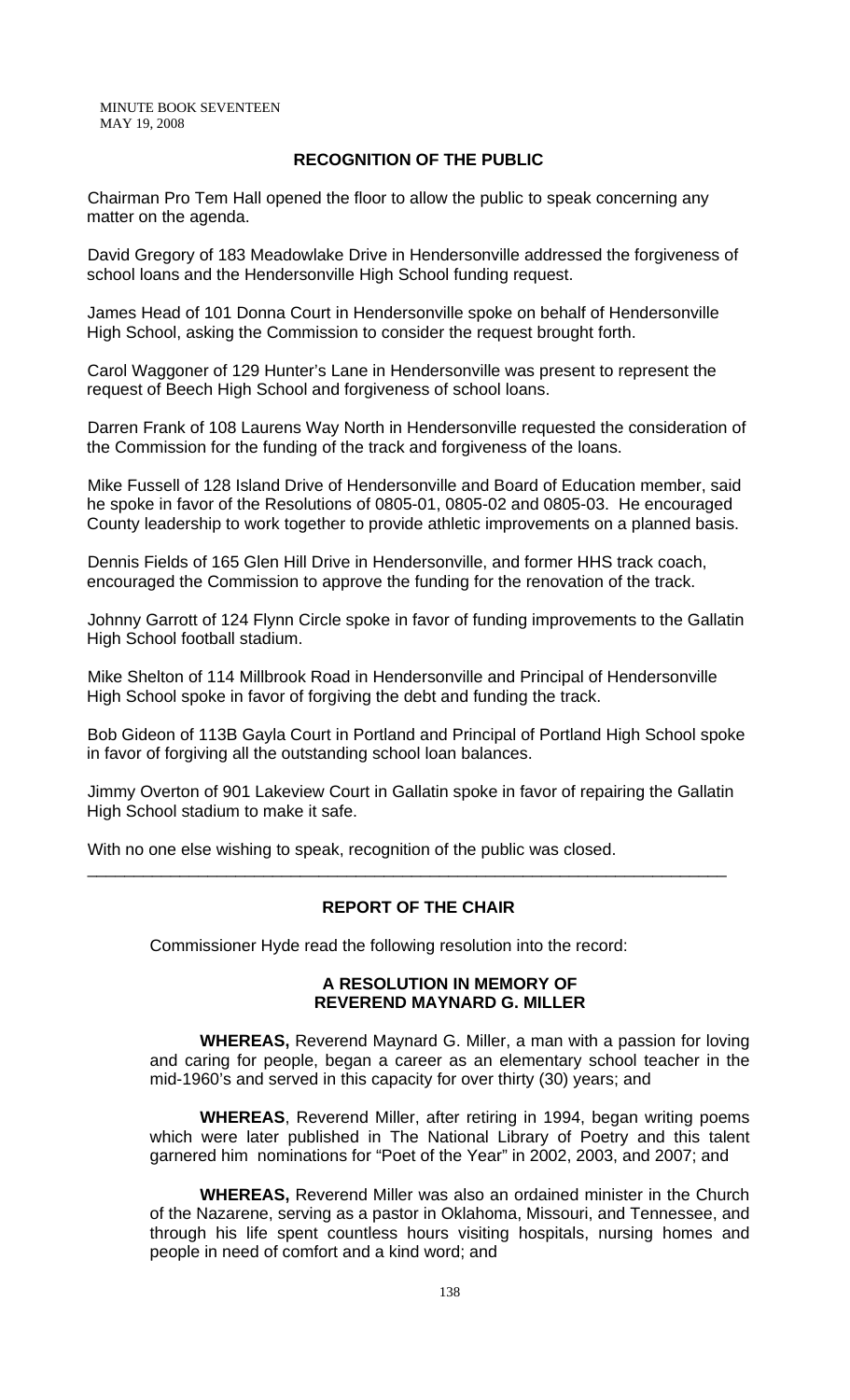**WHEREAS**, Reverend Miller is survived by his wife of fifty-five (55) years, Louise, as well as his two children, Sharon Darling and John Miller, and two grand children, Wendy and Ryan Darling; and

**WHEREAS**, it is appropriate that Reverend Miller be recognized for the countless lives he influenced and touched and the very significant contributions he made to Sumner County in teaching and guiding our citizens.

**NOW, THEREFORE, BE IT RESOLVED** by the Sumner County Board of County Commissioners meeting in regular session on this the 19<sup>th</sup> day of May, 2008 that this body that this body does hereby honor the memory of Reverend Maynard G. Miller for his many years of service and dedication and this body urges all the citizens of Sumner County to acknowledge the time and efforts contributed by Reverend Maynard G. Miller to Sumner County; and

**BE IT FURTHER RESOLVED** that this resolution is to be read and entered on the minutes of this body so as to make it a permanent part of the records of this body and the Clerk is hereby directed to furnish a copy of this resolution to the family of Reverend Maynard G. Miller.

Upon motion of Commissioner Hyde, seconded by Commissioner Decker, the resolution honoring Rev. Miller posthumously was approved upon voice vote of the body.

\_\_\_\_\_\_\_\_\_\_\_\_\_\_\_\_\_\_\_\_\_\_\_\_\_\_\_\_\_\_\_\_\_\_\_\_\_\_\_\_\_\_\_\_\_\_\_\_\_\_\_\_\_\_\_\_\_\_\_\_\_\_\_\_

Commissioner Decker read the following resolution into the record:

## **A RESOLUTION HONORING MS. FRANCIS LEE GARY AS SUMNER COUNTY'S ELEMENTARY TEACHER OF THE YEAR**

**WHEREAS,** Ms. Francis Lee Gary, a 4<sup>th</sup> grade teacher at Merrol Hyde Magnet School, has devoted herself to the service of others and in recognition of her service has been chosen as Sumner County's Elementary Teacher of the Year; and

**WHEREAS,** Ms. Gary has positively affected the lives of students through her tireless commitment to education, compassion for others, and efforts to create lifelong learners of the students she teaches; and

**WHEREAS,** Ms. Gary has been in the teaching profession for over twenty years and her philosophy of teaching has positively influenced the lives of students, helped to build leadership skills for tomorrow and by her selfless efforts has positively affected countless students and families.

**NOW, THEREFORE, BE IT RESOLVED** by the Sumner County Board of County Commissioners meeting in regular session on this the  $19<sup>th</sup>$  day of May, 2008 that this body hereby congratulates and commends Ms. Francis Lee Gary for her dedication and outstanding service to the youth of our county and for being named as Sumner County's Elementary Teacher of the Year; and

**BE IT FURTHER RESOLVED** that this resolution is to be spread on the minutes of this body and the Clerk is to provide a copy of this resolution to Ms. Francis Lee Gary.

\_\_\_\_\_\_\_\_\_\_\_\_\_\_\_\_\_\_\_\_\_\_\_\_\_\_\_\_\_\_\_\_\_\_\_\_\_\_\_\_\_\_\_\_\_\_\_\_\_\_\_\_\_\_\_\_\_\_\_\_\_\_\_\_

Upon motion of Commissioner Decker, seconded by Commissioner Hyde, the resolution honoring Mrs. Gary was approved upon voice vote of the body.

 $\frac{1}{2}$  ,  $\frac{1}{2}$  ,  $\frac{1}{2}$  ,  $\frac{1}{2}$  ,  $\frac{1}{2}$  ,  $\frac{1}{2}$  ,  $\frac{1}{2}$  ,  $\frac{1}{2}$  ,  $\frac{1}{2}$  ,  $\frac{1}{2}$  ,  $\frac{1}{2}$  ,  $\frac{1}{2}$  ,  $\frac{1}{2}$  ,  $\frac{1}{2}$  ,  $\frac{1}{2}$  ,  $\frac{1}{2}$  ,  $\frac{1}{2}$  ,  $\frac{1}{2}$  ,  $\frac{1$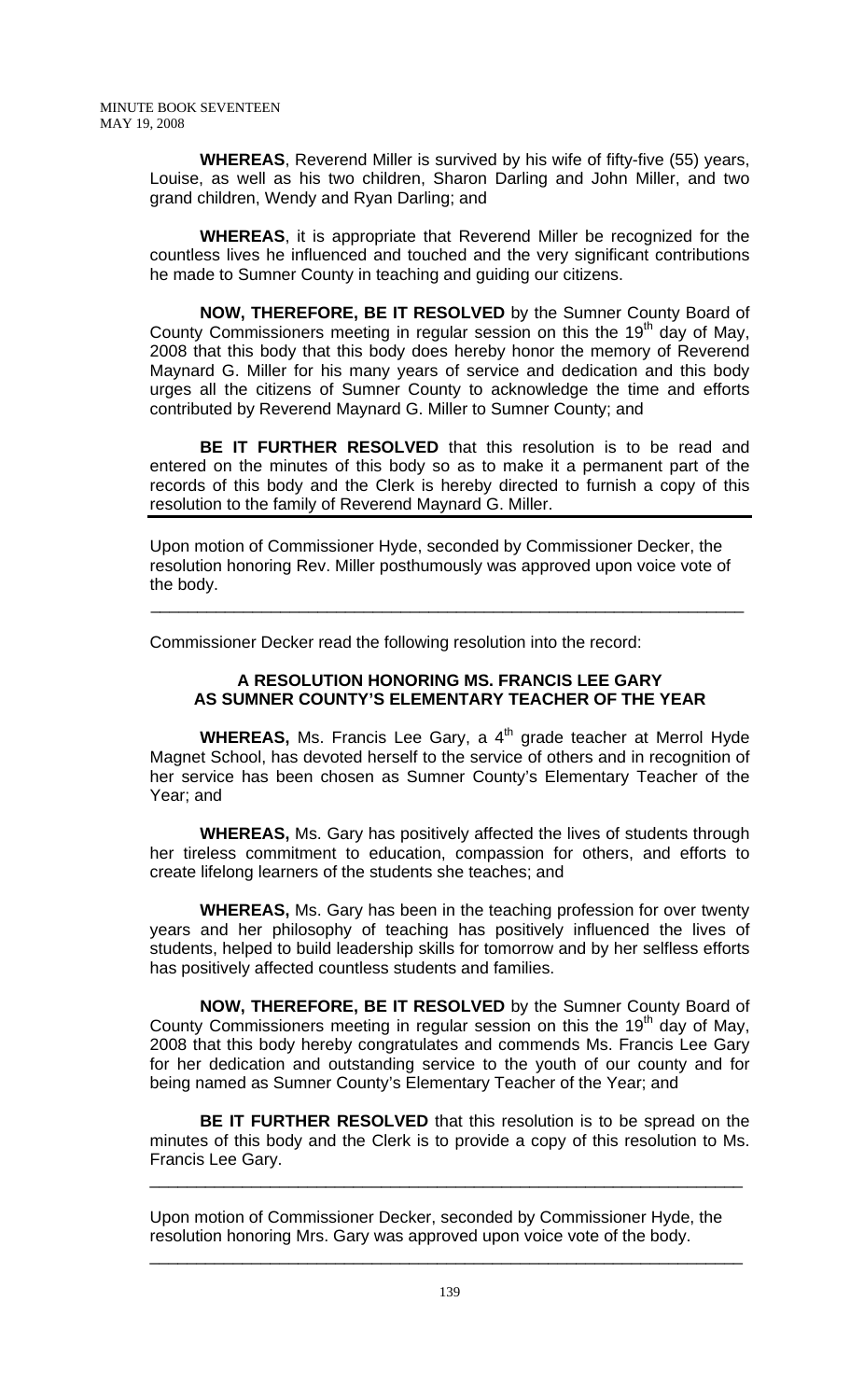Commissioner Decker read the following resolution into the record:

## **A RESOLUTION HONORING MS. DEBRA SHULER AS SUMNER COUNTY'S MIDDLE SCHOOL TEACHER OF THE YEAR**

**WHEREAS, Ms. Debra Shuler teaches 8<sup>th</sup> grade American History at** Robert Ellis Middle School and has been named the Sumner County Middle School Teacher of the Year; and

**WHEREAS,** Ms. Shuler has been also recognized as Teacher of the Year for the Veterans of Foreign Wars on the local, regional, and state level as well as Teacher of the Year for the National Society Daughters of the American Revolution; and

**WHEREAS,** Ms. Shuler, during her 25 years of teaching, has taught Pre-School,  $1^{st}$ ,  $8^{th}$ , and  $11^{th}$  grade and has positively influenced the lives of countless students, helped to build leadership skills and by her example as a leader is well respected by her students and her colleagues.

**NOW, THEREFORE, BE IT RESOLVED** by the Sumner County Board of County Commissioners meeting in regular session on this the 19<sup>th</sup> day of May, 2008 that this body expresses its appreciation for the contribution Ms. Debra Shuler has made to the lives of her students and congratulates her for being named Sumner County's Middle School Teacher of the Year; and

**BE IT FURTHER RESOLVED** that this resolution is to be spread on the minutes of this body and the Clerk is to provide a copy of this resolution to Ms. Debra Shuler.

\_\_\_\_\_\_\_\_\_\_\_\_\_\_\_\_\_\_\_\_\_\_\_\_\_\_\_\_\_\_\_\_\_\_\_\_\_\_\_\_\_\_\_\_\_\_\_\_\_\_\_\_\_\_\_\_\_\_\_\_\_\_\_\_

\_\_\_\_\_\_\_\_\_\_\_\_\_\_\_\_\_\_\_\_\_\_\_\_\_\_\_\_\_\_\_\_\_\_\_\_\_\_\_\_\_\_\_\_\_\_\_\_\_\_\_\_\_\_\_\_\_\_\_\_\_\_\_\_

Upon motion of Commissioner Decker, seconded by Commissioner Hyde, the resolution honoring Ms. Shuler was approved upon voice vote of the body.

Commissioner Fennell read the following resolution into the record:

## **A RESOLUTION HONORING MR. JIM MILLER AS SUMNER COUNTY'S HIGH SCHOOL TEACHER OF THE YEAR**

**WHEREAS,** Mr. Jim Miller teaches mathematics at Portland High School and has been named the Sumner County High School Teacher of the Year; and

**WHEREAS,** Mr. Miller during his 35 years of teaching has influenced the lives of students, helped to build leadership skills and by his example as a leader is well respected by his colleagues and students; and

**WHEREAS,** Mr. Miller has instructed students in the importance of the pursuit of knowledge, and has not only made learning fun, but has encouraged his students to succeed, not only in the classroom, but in the challenges of life.

**NOW, THEREFORE, BE IT RESOLVED** by the Sumner County Board of County Commissioners meeting in regular session on this the 19<sup>th</sup> day of May, 2008 that this body expresses its appreciation for the contribution Mr. Jim Miller has made to the lives of his students and congratulates him for being named Sumner County's High School Teacher of the Year; and

**BE IT FURTHER RESOLVED** that this resolution is to be spread on the minutes of this body and the Clerk is to provide a copy of this resolution to Mr. Jim Miller.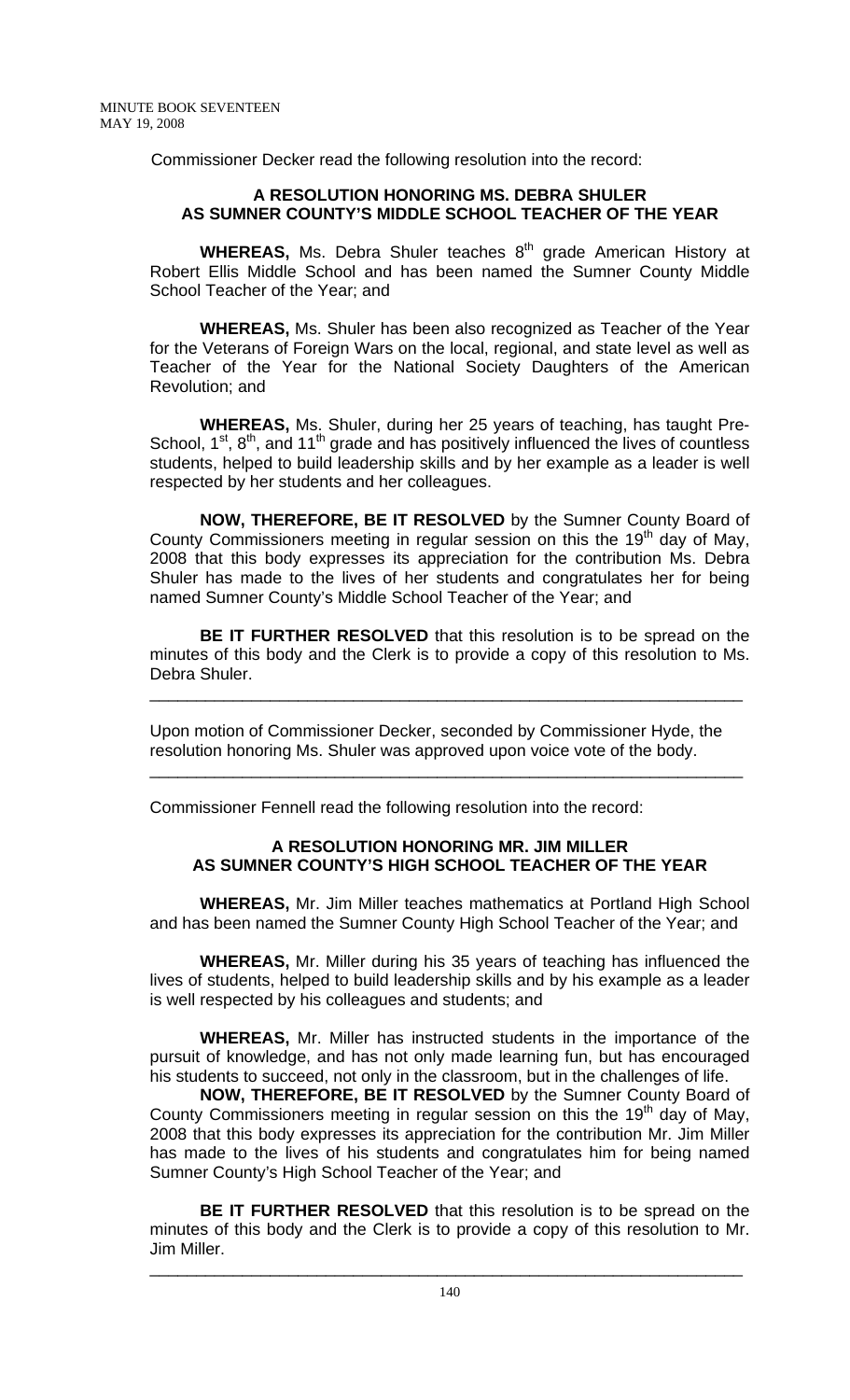Upon motion of Commissioner Fennell, seconded by Commissioner Cummings, the resolution honoring Mr. Miller was approved upon voice vote of the body.

\_\_\_\_\_\_\_\_\_\_\_\_\_\_\_\_\_\_\_\_\_\_\_\_\_\_\_\_\_\_\_\_\_\_\_\_\_\_\_\_\_\_\_\_\_\_\_\_\_\_\_\_\_\_\_\_\_\_\_\_\_\_\_\_

Commissioner Hughes read the following resolution into the record:

## **A RESOLUTION HONORING THE POPE JOHN PAUL II KNIGHTS ICE HOCKEY TEAM**

 **WHEREAS,** the Pope John Paul II Knights ice hockey team led by Coach Bjorn Svedin and his outstanding coaching staff defeated the Knoxville Metro Pirates 8-2 on March 22, 2008, to take home the 2008 State Championship Predators Cup; and

**WHEREAS,** the Knights ice hockey team became the first team in the tournament's history to repeat as state champions as well as the first team to win both the GNASH League Championship and the Predator's Cup State Championship in the same year; and

**WHEREAS**, Coaches Bjorn Svedin, Dan Bourget, Tom Sterrett, and Dan Singelyn, are to be commended for their influence and efforts in leading the Knights ice hockey team to a successful season and in so doing have made a positive impact on the lives of countless students; and

**WHEREAS**, the Pope John Paul II ice hockey team played with pride and spirit and through their diligent efforts have brought honor to themselves, their school and Sumner County by their outstanding performance.

**NOW, THEREFORE, BE IT RESOLVED** by the Sumner County Board of County Commissioners meeting in regular session on this the  $19<sup>th</sup>$  day of May, 2008 that this body does hereby congratulate and commend the Pope John Paul II Knights ice hockey team and coaches for their outstanding season; and

**BE IT FURTHER RESOLVED** that this resolution shall be spread on the minutes of this body and the Clerk is to furnish a copy of this resolution to the coaches and players of the Pope John Paul II Knights ice hockey team.

\_\_\_\_\_\_\_\_\_\_\_\_\_\_\_\_\_\_\_\_\_\_\_\_\_\_\_\_\_\_\_\_\_\_\_\_\_\_\_\_\_\_\_\_\_\_\_\_\_\_\_\_\_\_\_\_\_\_\_\_\_\_\_\_

Upon motion of Commissioner Hughes, seconded by Commissioner Kimbrough, the resolution honoring the Knights ice hockey team was approved upon voice vote of the body.

\_\_\_\_\_\_\_\_\_\_\_\_\_\_\_\_\_\_\_\_\_\_\_\_\_\_\_\_\_\_\_\_\_\_\_\_\_\_\_\_\_\_\_\_\_\_\_\_\_\_\_\_\_\_\_\_\_\_\_\_\_\_\_\_

## **EDUCATION COMMITTEE**

 Commissioner Decker read the following resolution into the record and moved for approval. Commissioner Hobbs seconded the motion.

### **0805-01 A RESOLUTION FORGIVING LOANS AND DEBTS OF VARIOUS SUMNER COUNTY SCHOOLS**

**BE IT RESOLVED** by the Sumner County Board of County Commissioners meeting in regular session on this the 19<sup>th</sup> day of May, 2008 that this body hereby forgives the loans and debts of various Sumner County schools as shown on the attachment herewith (in file).

\_\_\_\_\_\_\_\_\_\_\_\_\_\_\_\_\_\_\_\_\_\_\_\_\_\_\_\_\_\_\_\_\_\_\_\_\_\_\_\_\_\_\_\_\_\_\_\_\_\_\_\_\_\_\_\_\_\_\_\_\_\_\_\_\_\_\_\_\_\_\_\_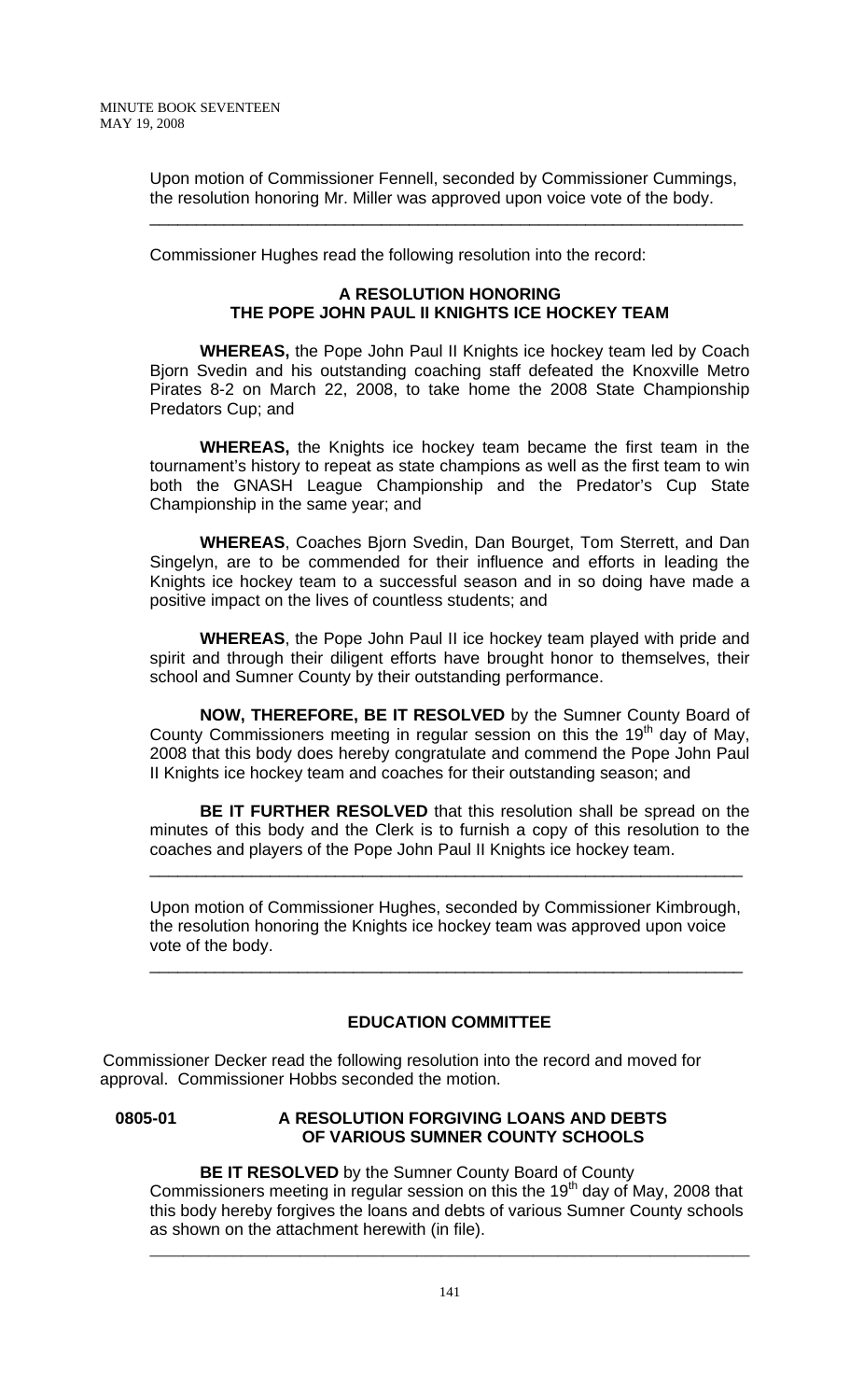Commissioner Decker moved, and was duly seconded, to vote separately on White House, Portland and Hendersonville from the remainder of the school loan balances. The motion carried by voice vote of the body.

The electronic vote on school was recorded in the following manner:

|              |   | ALL LOANS EXCEPT PORTLAND, HENDERSONVILLE, & WHITE HOUSE |              |             |          |  |
|--------------|---|----------------------------------------------------------|--------------|-------------|----------|--|
| Akins        |   | Fennell                                                  |              | Cummings    | N        |  |
| Hall         |   | Graves                                                   |              | Satterfield | Α        |  |
| Holt         |   | <b>Matthews</b>                                          | Y            | <b>Boyd</b> |          |  |
| England      | Y | <b>Hendricks</b>                                         | Y            | Vaughn      |          |  |
| LeMarbre Y   |   | Moser                                                    |              | Decker      | Y        |  |
| Hyde         |   | Hughes                                                   |              | Kimbrough   | Y        |  |
| Goode        |   | Skidmore                                                 |              | Freels      | Y        |  |
| <b>Stone</b> | A | <b>Hobbs</b>                                             |              | Pospisil    | Y        |  |
| 0805-01      |   | Yes: 21                                                  | <b>No: 1</b> | Abs: 2      | 08:05 PM |  |

Chairman Pro Tem Hall declared the matter approved by the body.

Chairman Pro Tem Hall stated that he had a conflict of interest and would be abstaining from the following vote.

Upon motion of Commissioner Kimbrough, seconded by Commissioner Hughes, the electronic vote was recorded in the following manner:

### **PORTLAND DEBT**

| 0805-01P     |   | <b>Yes: 20</b>   | <b>No: 1</b> | <b>Abs: 3</b> | 08:06 PM |
|--------------|---|------------------|--------------|---------------|----------|
| <b>Stone</b> | Α | <b>Hobbs</b>     | Y            | Pospisil      |          |
| Goode        | Y | Skidmore         | Y            | <b>Freels</b> |          |
| Hyde         |   | Hughes           | Y            | Kimbrough     | Y        |
| LeMarbre Y   |   | Moser            | Y            | Decker        | Y        |
| England      | Y | <b>Hendricks</b> | Y            | Vaughn        |          |
| Holt         |   | <b>Matthews</b>  | Y            | <b>Boyd</b>   | Y        |
| Hall         | А | Graves           | Y            | Satterfield   | A        |
| Akins        |   | Fennell          | Y            | Cummings      | N        |

Chairman Pro Tem Hall declared the matter approved by the body.

Commissioner Decker declared a conflict of interest and stated he would abstain from the vote.

Upon motion of Commissioner Matthews, seconded by Commissioner LeMarbre, the electronic vote was recorded in the following manner:

The electronic vote was recorded in the following manner:

|            | Fennell          | Y                          | Cummings      | N        |
|------------|------------------|----------------------------|---------------|----------|
|            | Graves           | Y                          | Satterfield   | A        |
|            | <b>Matthews</b>  | Y                          | <b>Boyd</b>   |          |
| Y          | <b>Hendricks</b> | Y                          | Vaughn        | Y        |
| LeMarbre Y | Moser            | Y                          | Decker        | A        |
|            | Hughes           | Y                          | Kimbrough     | Y        |
|            | Skidmore         | Y                          | Freels        | Y        |
| А          | <b>Hobbs</b>     | Y                          | Pospisil      |          |
|            | <b>Yes: 20</b>   | <b>No: 1</b>               | <b>Abs: 3</b> | 08:07 PM |
|            |                  | <b>HENDERSONVILLE DEBT</b> |               |          |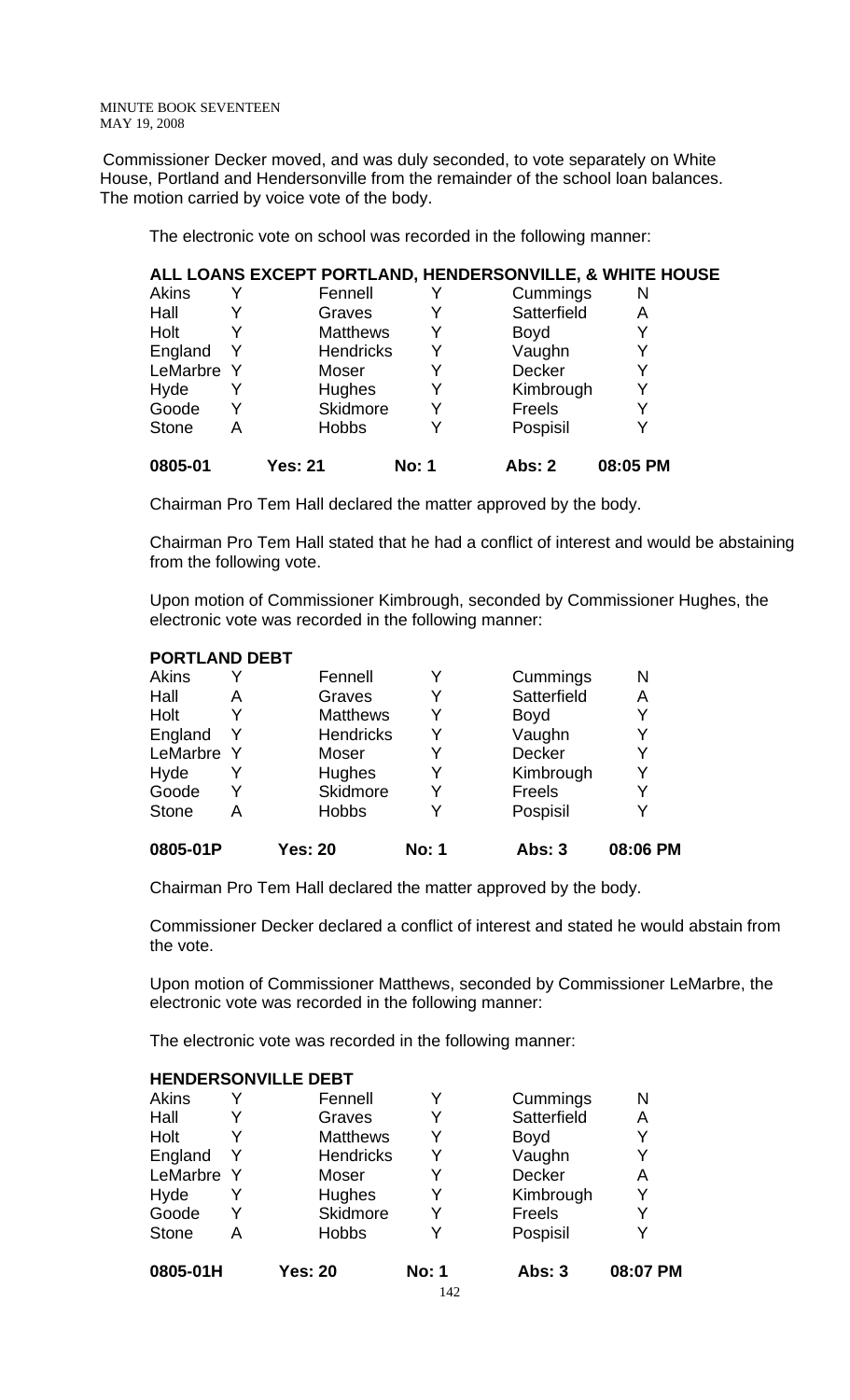Chairman Pro Tem Hall declared the matter approved by the body.

Commissioner Pospisil declared a conflict of interest and stated he would abstain from the vote.

Upon motion of Commissioner Hobbs, seconded by Commissioner LeMarbre, the electronic vote was recorded in the following manner:

## **WHITE HOUSE DEBT**

| <b>Akins</b>       |              | Fennell        |              | Cummings      | N        |
|--------------------|--------------|----------------|--------------|---------------|----------|
| Graves             |              | Satterfield    | Α            | Holt          | Y        |
| Matthews Y         |              | <b>Boyd</b>    |              | England       |          |
| <b>Hendricks Y</b> |              | Vaughn         |              | LeMarbre      |          |
| Moser              |              | Decker         |              | Hyde          |          |
| <b>Hughes</b>      |              | Kimbrough      | Y            | Goode         |          |
| Skidmore           | <sup>Y</sup> | <b>Freels</b>  |              | <b>Stone</b>  | Α        |
| <b>Hobbs</b>       |              | Pospisil       | A            |               |          |
| 0805-01WH          |              | <b>Yes: 19</b> | <b>No: 1</b> | <b>Abs: 3</b> | 08:08 PM |

Chairman Pro Tem Hall declared the matter approved by the body.

 Commissioner Decker read the following resolution into the record and moved for approval. Commissioner Hobbs seconded the motion.

 **\_\_\_\_\_\_\_\_\_\_\_\_\_\_\_\_\_\_\_\_\_\_\_\_\_\_\_\_\_\_\_\_\_\_\_\_\_\_\_\_\_\_\_\_\_\_\_\_\_\_\_\_\_\_\_\_\_\_\_\_\_\_\_\_** 

## **0805-02 A RESOLUTION APPROPRIATING \$145,000.00 FROM THE COUNTY GENERAL FUND ACCOUNT TO THE CONTRIBUTIONS ACCOUNT FOR THE RENOVATION OF THE HENDERSONVILLE HIGH SCHOOL TRACK**

 **BE IT RESOLVED** by the Sumner County Board of County Commissioners meeting in regular session on this the 19<sup>th</sup> day of May, 2008 that this body hereby appropriates \$145,000.00 from the County General Fund Account (101-39000) to the Contributions Account (101-58500-316) for the renovation of Hendersonville High School track as shown on the attachment herewith.

\_\_\_\_\_\_\_\_\_\_\_\_\_\_\_\_\_\_\_\_\_\_\_\_\_\_\_\_\_\_\_\_\_\_\_\_\_\_\_\_\_\_\_\_\_\_\_\_\_\_\_\_\_\_\_\_\_\_\_\_\_\_\_\_

 Commissioner Satterfield moved to amend the following resolution into the record and moved for approval. Commissioner Hobbs seconded the motion.

The electronic vote was recorded in the following manner:

## **GROUP 0805-02 AND 0805-03**

| <b>GROUP</b> |   | <b>Yes: 15</b>  | <b>No: 8</b> | Abs: 0       | 08:11 PM |
|--------------|---|-----------------|--------------|--------------|----------|
| <b>Hobbs</b> | N | Pospisil        | N            |              |          |
| Skidmore N   |   | <b>Freels</b>   |              | <b>Stone</b> | N        |
| Hughes       | Y | Kimbrough       | Y            | Goode        | Y        |
| Moser        |   | Decker          |              | Hyde         | Y        |
| England      | N | Vaughn          | Y            | LeMarbre     | Y        |
| Holt         |   | <b>Matthews</b> | N            | <b>Boyd</b>  | Y        |
| Hall         | N | Graves          |              | Satterfield  | Y        |
| Akins        |   | Fennell         |              | Cummings     | Ν        |
|              |   |                 |              |              |          |

The motion failed to pass by the necessary two-thirds vote to amend the agenda.

\_\_\_\_\_\_\_\_\_\_\_\_\_\_\_\_\_\_\_\_\_\_\_\_\_\_\_\_\_\_\_\_\_\_\_\_\_\_\_\_\_\_\_\_\_\_\_\_\_\_\_\_\_\_\_\_\_\_\_\_\_\_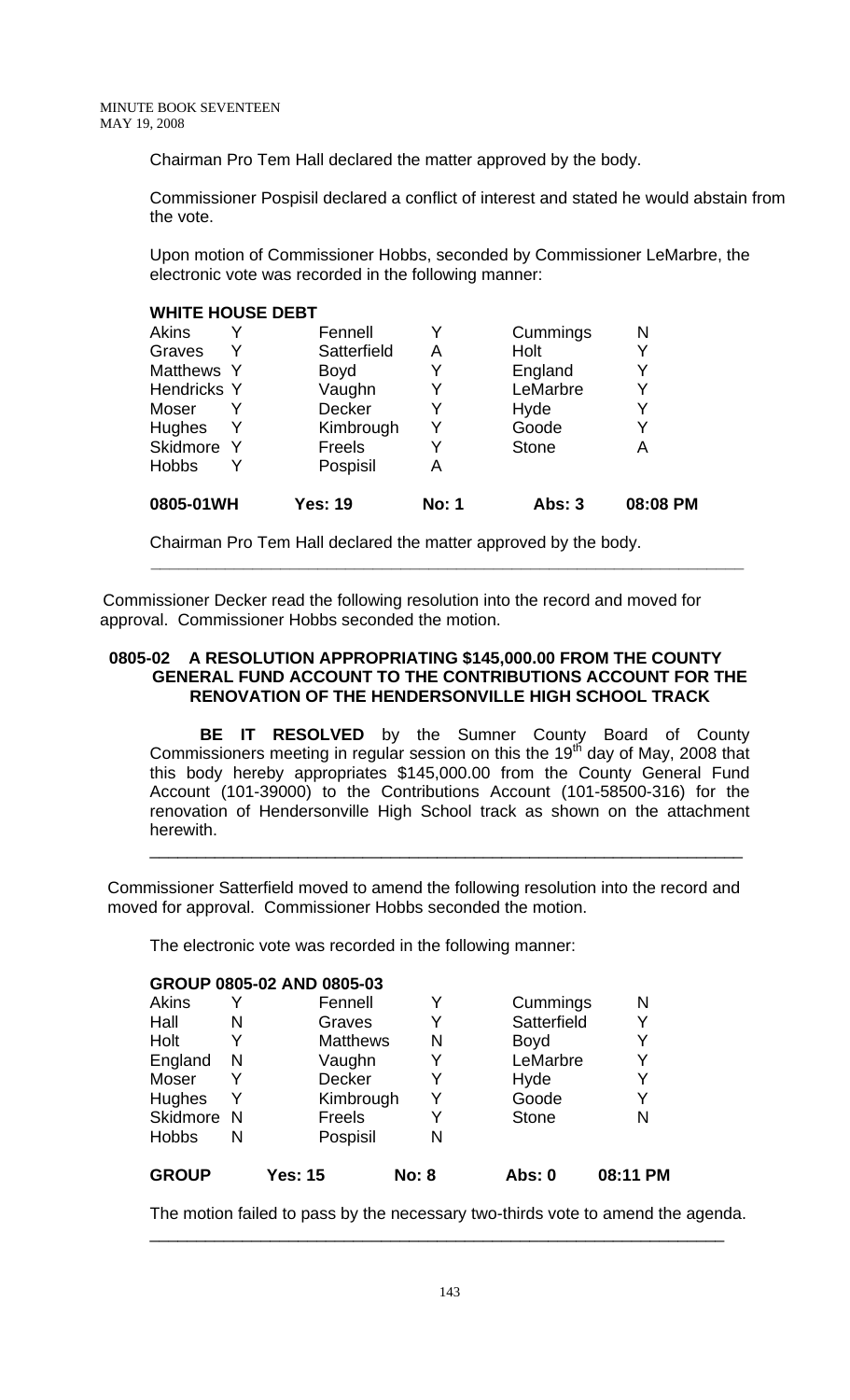Commissioner Goode moved, and was duly seconded, to designate County General Fund as the source of funds for the Hendersonville High School appropriation. Commissioner Holt moved to amend the amendment to include in the motion that the designated source of funds be the County General Fund for Resolution 0805-03, as well. Commissioner Goode agreed to incorporate Commissioner's Holt motion into the amendment.

The electronic vote on the amendment was recorded in the following manner:

**FUNDING SOURCE HHS AND GHS FROM COUNTY GENERAL FUND** 

| FUNDING SOURCE HHS AND GHS FROM COUNTY GENERAL FUND |   |                  |              |             |          |  |  |  |
|-----------------------------------------------------|---|------------------|--------------|-------------|----------|--|--|--|
| <b>Akins</b>                                        |   | Fennell          |              | Cummings    | N        |  |  |  |
| Hall                                                |   | Graves           |              | Satterfield |          |  |  |  |
| Holt                                                |   | <b>Matthews</b>  |              | Boyd        |          |  |  |  |
| England                                             | Y | <b>Hendricks</b> |              | Vaughn      |          |  |  |  |
| LeMarbre Y                                          |   | Moser            |              | Decker      |          |  |  |  |
| Hyde                                                | Y | <b>Hughes</b>    | Y            | Kimbrough   | Y        |  |  |  |
| Goode                                               | Y | Skidmore         |              | Freels      | N        |  |  |  |
| <b>Stone</b>                                        | N | <b>Hobbs</b>     |              | Pospisil    |          |  |  |  |
| 0805-02GEN                                          |   | <b>Yes: 21</b>   | <b>No: 3</b> | Abs: 0      | 08:16 PM |  |  |  |

Chairman Pro Tem Hall declared the amendment approved by the body. The amendment is reflected in Resolution 0805-02 and 0805-03.

 **\_\_\_\_\_\_\_\_\_\_\_\_\_\_\_\_\_\_\_\_\_\_\_\_\_\_\_\_\_\_\_\_\_\_\_\_\_\_\_\_\_\_\_\_\_\_\_\_\_\_\_\_\_\_\_\_\_\_\_\_\_\_\_\_** 

The electronic vote on the main motion as amended was recorded in the following manner:

## **HENDERSONVILLE HIGH APPROPRIATION**

| <b>Akins</b> | Y | Fennell          |              |               | Cummings    |          | N |
|--------------|---|------------------|--------------|---------------|-------------|----------|---|
| Hall         | Y | Graves           | Y            |               | Satterfield |          | Y |
| Holt         | Y | <b>Matthews</b>  | Y            |               | <b>Boyd</b> |          | Y |
| England      | Y | <b>Hendricks</b> | Y            |               | Vaughn      |          |   |
| LeMarbre Y   |   | Moser            |              |               | Decker      |          | Y |
| Hyde         | Y | <b>Hughes</b>    | Y            |               | Kimbrough   |          | Y |
| Goode        | Y | Skidmore         |              |               | Freels      |          |   |
| <b>Stone</b> | А | <b>Hobbs</b>     |              |               | Pospisil    |          | Y |
| 0805-02      |   | <b>Yes: 22</b>   | <b>No: 1</b> | <b>Abs: 1</b> |             | 08:31 PM |   |

Chairman Pro Tem Hall declared the resolution approved by the body.

 Commissioner Decker read the following resolution into the record and moved for approval. Commissioner Hobbs seconded the motion. Commissioner Decker restated that the funding source would be the County General Fund.

\_\_\_\_\_\_\_\_\_\_\_\_\_\_\_\_\_\_\_\_\_\_\_\_\_\_\_\_\_\_\_\_\_\_\_\_\_\_\_\_\_\_\_\_\_\_\_\_\_\_\_\_\_\_\_\_\_\_\_\_\_\_\_\_

### **0805-03 A RESOLUTION APPROPRIATING \$301,094.14 FROM THE COUNTY GENERAL FUND ACCOUNT TO THE CONTRIBUTIONS ACCOUNT FOR GALLATIN HIGH SCHOOL STADIUM RENOVATIONS**

 **BE IT RESOLVED** by the Sumner County Board of County Commissioners meeting in regular session on this the 19<sup>th</sup> day of May, 2008 that this body hereby appropriates \$301,094.14 from the County General Fund Account (101-39000) to the Contributions Account (101-58500-316) for Gallatin High School stadium renovations as shown on the attachment herewith.

\_\_\_\_\_\_\_\_\_\_\_\_\_\_\_\_\_\_\_\_\_\_\_\_\_\_\_\_\_\_\_\_\_\_\_\_\_\_\_\_\_\_\_\_\_\_\_\_\_\_\_\_\_\_\_\_\_\_\_\_\_\_\_\_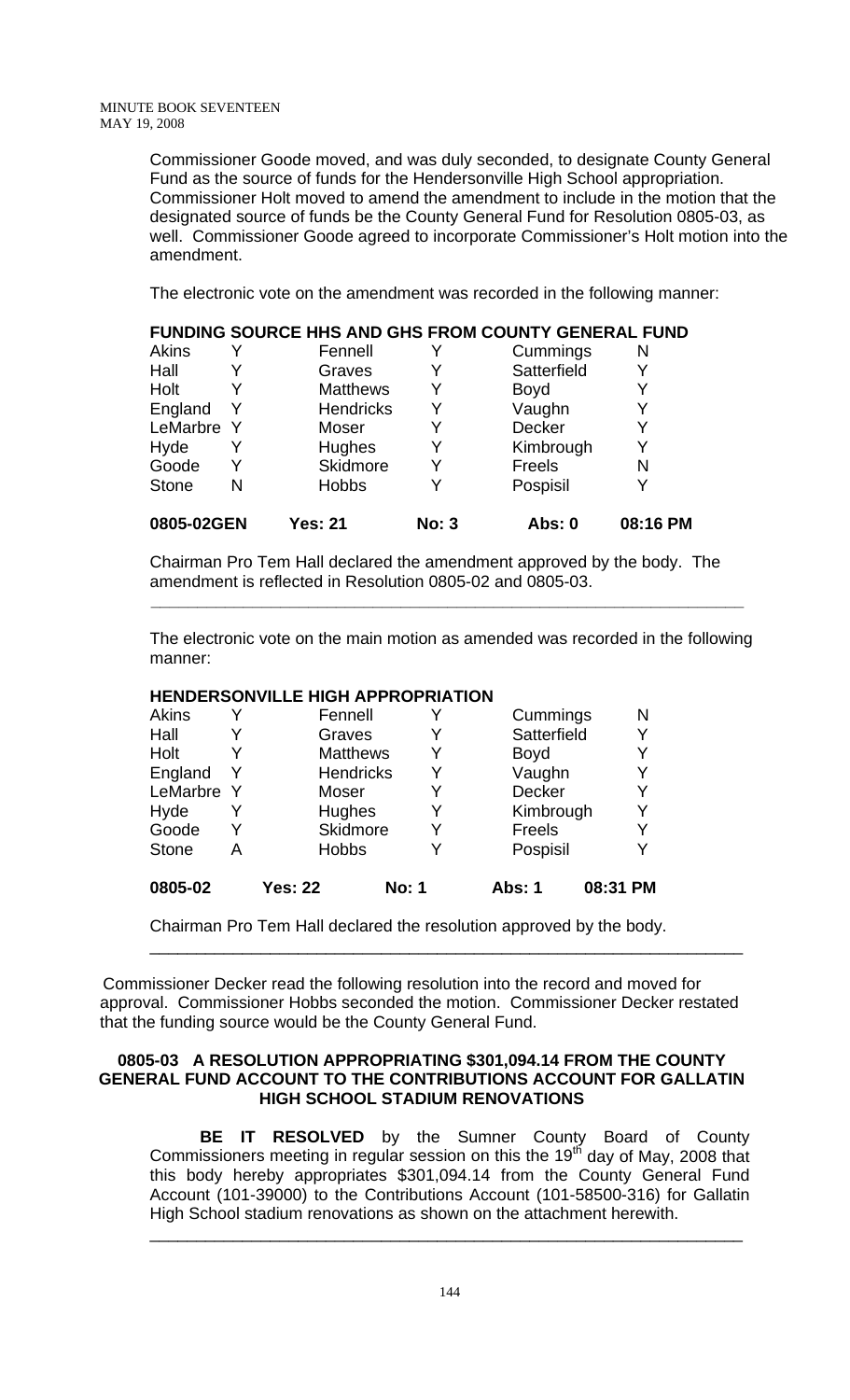Commissioner Akins declared an indirect conflict of interest and stated that he would be voting his conscience.

Chairman Hall noted that two commissioners were in the cue to speak after the call for the question on the resolution. Commissioner Holt moved, seconded by Comm. Hobbs, to suspend the rules and allow Commissioners Cummings and England to be heard. The motion carried.

The electronic vote on the main motion as amended was recorded in the following manner:

### **GALLATIN HIGH SCHOOL APPROPRIATION**

| 0805-03      |   | <b>Yes: 21</b>   | <b>No: 2</b> | Abs: 1      | 08:41 PM |
|--------------|---|------------------|--------------|-------------|----------|
| <b>Stone</b> | А | <b>Hobbs</b>     |              | Pospisil    | Y        |
| Goode        | Y | Skidmore         |              | Freels      | N        |
| Hyde         |   | Hughes           | Y            | Kimbrough   | Y        |
| LeMarbre Y   |   | Moser            | Y            | Decker      | Y        |
| England      | Y | <b>Hendricks</b> | Y            | Vaughn      | Y        |
| Holt         |   | <b>Matthews</b>  | Y            | <b>Boyd</b> | Y        |
| Hall         |   | Graves           |              | Satterfield | Y        |
| <b>Akins</b> |   | Fennell          |              | Cummings    | N        |

Chairman Pro Tem Hall declared the resolution approved by the body. **\_\_\_\_\_\_\_\_\_\_\_\_\_\_\_\_\_\_\_\_\_\_\_\_\_\_\_\_\_\_\_\_\_\_\_\_\_\_\_\_\_\_\_\_\_\_\_\_\_\_\_\_\_\_\_\_\_\_\_\_\_\_\_\_\_\_\_\_\_** 

## **RECESS**

Commissioner England called for a 10-minutes recess. Chairman Pro Tem Hall declared the Commission in recess. The Commission reconvened at 8:55 p.m.

 Upon motion of Commissioner Satterfield, seconded by Commissioner Akins, the Commission voted by voice vote to suspend the rules. Chairman Pro Tem Hall clarified that the Commission did not suspend the rules. He requested that Commissioner Cummings bring his request for funding out of the Hospital Proceeds Fund before the proper committee.

## **REPORT FROM COUNTY OFFICIALS**

\_\_\_\_\_\_\_\_\_\_\_\_\_\_\_\_\_\_\_\_\_\_\_\_\_\_\_\_\_\_\_\_\_\_\_\_\_\_\_\_\_\_\_\_\_\_\_\_\_\_\_\_\_\_\_\_\_\_\_\_\_\_\_\_\_\_\_\_\_\_

 By motion of Commissioner Skidmore , seconded by Commissioner Hughes , the commissioners approved unanimously the filing as received of the following reports: County Investments, County General Fund, County Debt Service Fund, County Highway Fund, County Capital Outlay Fund, School General Purpose Fund, School Federal Projects Fund, School Food Service Fund, Employee Health Insurance Trust Fund, Employee Dental Insurance Trust Fund, Casualty Insurance Trust Fund, County Trustee Funds, Special Reports: County Dental Insurance Claim Payments, County Health Insurance Claim Payments, County Property Tax Collections, County EMS Billing/Collections/Balances, County Sales Tax Collections, County Wheel Tax Collections, County Tax Rates/Property Values and County School Loan Program Rates. Approval of the filing of these records does not certify to the accuracy of the documents.

Chairman Pro Tem Hall introduced the following resolution:

**0805-NOT A RESOLUTION TO APPROVE AND ACCEPT APPLICATIONS FOR NOTARY PUBLIC POSITIONS AND**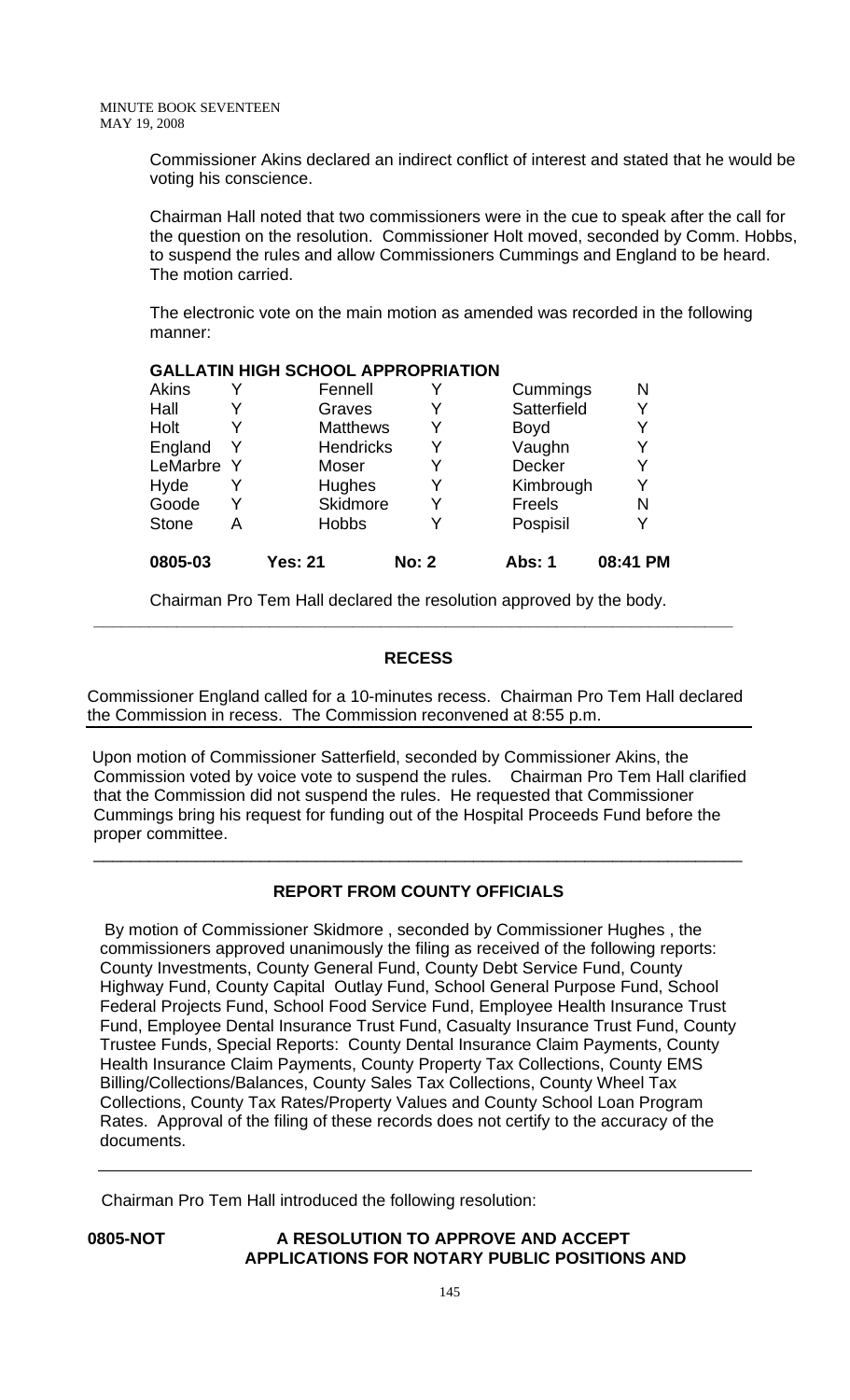## **PERSONAL SURETY GUARANTORS**

 **WHEREAS,** according to the law of the State of Tennessee, an individual must apply for the office of notary public in the county of residence, or of their principal place of business; and

 **WHEREAS**, state statute requires personal sureties making bonds for notaries publics to be approved by the Sumner County Commission; and

 **WHEREAS,** said applicant must be approved by the County Commission assembled; and

 **–––––––––––––––––––––––––––––––––––––––––––––––––––––––––**

 **WHEREAS,** Bill Kemp, Sumner County Clerk, has certified according to the records of his office that the persons named on the attached listing labeled "SUMNER COUNTY NOTARY PUBLIC APPLICATIONS and SURETY GUARANTORS" have duly applied for the positions so sought; and

## **BE IT FURTHER RESOLVED THAT THIS TAKE EFFECT FROM AND AFTER PASSAGE.**

ALLISON, SUE ELLEN BLASSL, DONALD MICHAEL BLAYLOCK, JAMES OWEN BROWN, JALENE KAY BURRIS, SUE ANN BUSH, BEN CASSELL, KIMBERLEE CHYRISSE CHUMBLEY, MONICA S COLLIER, KEVIN M DAVIS, BRENDA EDEN DAVIS, BETHANY ANN DUNNING, SUE HYNDS HUGGINS JR., THOMAS AUSTIN KOLECKI, ERIKA LOVE LOGAN, LINDA SUE LONDON, DAVID B, JUANITA SUE MALTIN, IONE L MANNING, BRIAN D MARLIN, BRYAN MARTIN, JULIA RENEE MCCLAIN, NELLIE F MCCORMACK, FRETTA DAWN MCKEEN, JUDY

MORRIS, KIMBERLY J NORMAN, BARBI DAY RIGGINS, LEONARD WADE ROBERTS, BETTY A. RYE, ANGELA JOYCE SCHWABE, JANET SLOAN, TINA LYNN STORY, BARBARA TARBUTTON, AMANDA LOUISE TEMPLETON, VICKIE MARIE WAID, MINDY S WAKEFIELD, DAVID PRESTON WEATHERFORD, TAMMY LYNN WHITE, VIRGINIA SCOTT WIETRZYNSKI, PATRICIA ANN YOUNG, JUANITA PERSONAL SURETY TOMPKINS, RICHARD WHITLEY, LAWRENCE WHITAKER SR, JOE OLDHAM, BRUCE N

Upon motion of Commissioner Moser, seconded by Commissioner Hughes, voting was recorded in the following manner:

### **APPROVE NOTARY APPLICATIONS**

| 0805-NOT    |   | Yes: 21      | <b>No: 0</b> | Abs: 1       | 09:02 PM |
|-------------|---|--------------|--------------|--------------|----------|
| Pospisil    |   |              |              |              |          |
| Freels      | Y | <b>Stone</b> | Α            | <b>Hobbs</b> |          |
| Hughes      | Y | Goode        | Y            | Skidmore     | Y        |
| Moser       |   | Decker       | Y            | Hyde         |          |
| Hendricks Y |   | Vaughn       | Y            | LeMarbre     | Υ        |
| Matthews Y  |   | <b>Boyd</b>  | Y            | England      | Y        |
| Graves      | Y | Satterfield  | Y            | Holt         |          |
| Akins       |   | Cummings     | Y            | Hall         |          |

Chairman Pro Tem Hall declared the election of Notaries Public by the body.

\_\_\_\_\_\_\_\_\_\_\_\_\_\_\_\_\_\_\_\_\_\_\_\_\_\_\_\_\_\_\_\_\_\_\_\_\_\_\_\_\_\_\_\_\_\_\_\_\_\_\_\_\_\_\_\_\_\_\_\_\_\_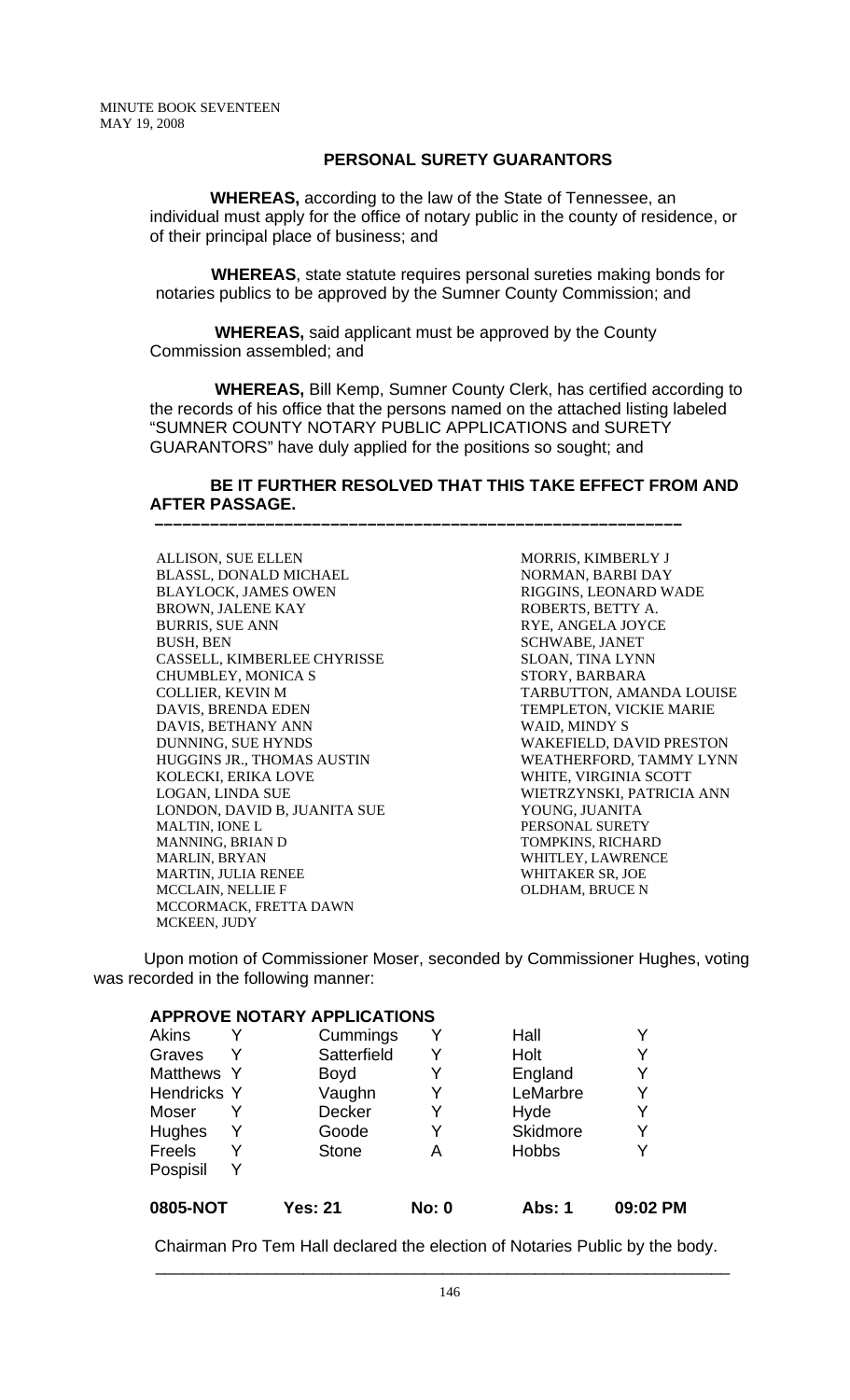## **COMMITTEE ON COMMITTEES**

Commissioner LeMarbre announced deferral of an appointment to the Sumner County Regional Airport Authority and the appointments to the Board of Tourism to fill the expiring terms of John Pennington and Sandy Stucky.

Commissioner LeMarbre announced the following re-appointments to the Board of Health Dr. Randall Collins – veterinarian; Ferrell Haile – pharmacist; and Jan Alexander – Registered Nurse. Upon motion of Commissioner LeMarbre, seconded by Commissioner Goode, the Commission voted to approve the re-appointments to the Board of Health.

Commissioner LeMarbre announced the following re- appointments to the Solid Waste Board of J. Bruce Rainey and Fred Qualls, both of whom had agreed to serve. Upon motion of Commissioner LeMarbre, seconded by Commissioner Matthews, the Commission voted to approve the re-appointments to the Solid Waste Board.

## **HIGHWAY COMMISSION**

\_\_\_\_\_\_\_\_\_\_\_\_\_\_\_\_\_\_\_\_\_\_\_\_\_\_\_\_\_\_\_\_\_\_\_\_\_\_\_\_\_\_\_\_\_\_\_\_\_\_\_\_\_\_\_\_\_\_\_\_\_\_\_\_\_\_\_\_\_\_\_\_\_\_\_

There was no report from the Highway Commission.

## **EDUCATION COMMITTEE**

**\_\_\_\_\_\_\_\_\_\_\_\_\_\_\_\_\_\_\_\_\_\_\_\_\_\_\_\_\_\_\_\_\_\_\_\_\_\_\_\_\_\_\_\_\_\_\_\_\_\_\_\_\_\_\_\_\_\_\_\_\_\_\_\_\_\_\_\_\_** 

This matter was reported under the Report of Chair.

## **GENERAL OPERATIONS COMMITTEE**

\_\_\_\_\_\_\_\_\_\_\_\_\_\_\_\_\_\_\_\_\_\_\_\_\_\_\_\_\_\_\_\_\_\_\_\_\_\_\_\_\_\_\_\_\_\_\_\_\_\_\_\_\_\_\_\_\_\_\_\_\_\_\_\_\_\_\_\_\_\_

Commissioner Holt introduced the following resolution and moved for approval. Commissioner Hughes seconded the motion.

## **0805-04 A RESOLUTION TO RELOCATE THE AGRICULTURAL EXTENSION OFFICE TO THE OLD GALLATIN LIBRARY WITH THE BUILDING SUBCOMMITTEE TO DETERMINE FACILITY NEEDS**

**BE IT RESOLVED** by the Sumner County Board of County Commissioners meeting in regular session on this the 19<sup>th</sup> day of May, 2008 that this body hereby moves as follows:

1. When the new Gallatin Library is completed and the old facility is vacated and turned over to the county, that the County Agricultural Extension Office shall be relocated to the old Gallatin Library; and

2. That the building subcommittee shall review the old library facility and determine the appropriate renovation needs for the agricultural extension use of the old library facility.

3. That the old archives facility is declared as surplus and shall be sold at public acution; and

That any sale proceeds which are realized from the auction shall be designated toward renovation costs needed for the agricultural extension facility and equipment needs of the new facility.

\_\_\_\_\_\_\_\_\_\_\_\_\_\_\_\_\_\_\_\_\_\_\_\_\_\_\_\_\_\_\_\_\_\_\_\_\_\_\_\_\_\_\_\_\_\_\_\_\_\_\_\_\_\_\_\_\_\_\_\_\_\_\_\_

Commissioner England moved, seconded by Commissioner Satterfield, to sever the declaration of surplus property from the move of the County Agricultural Extension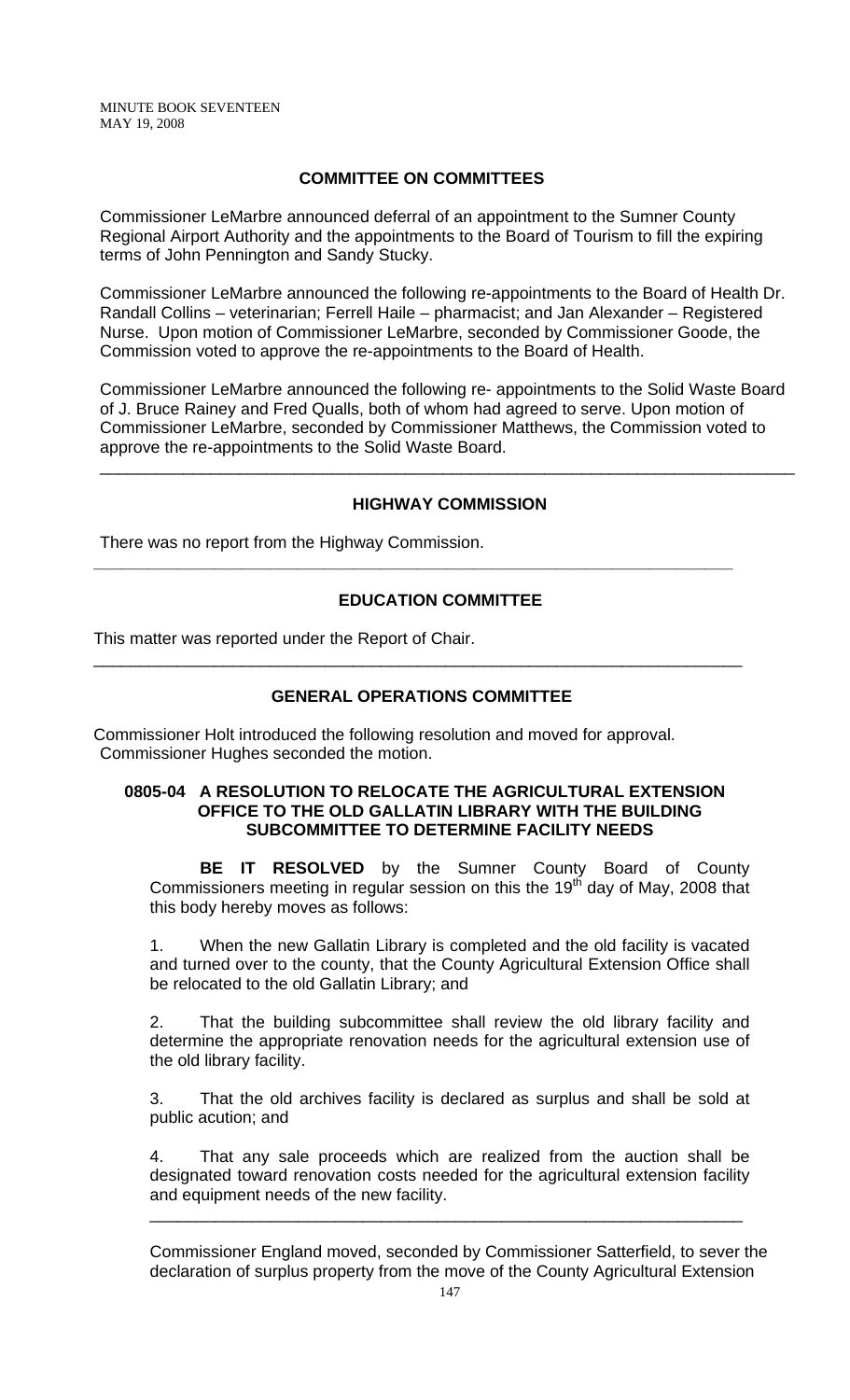Office. He further moved that an independent structural engineer evaluate the building and file a report.

The electronic vote was recorded in the following manner:

#### **SEPARATE 0805-04 ITEMS 1&2 FROM ITEMS 3&4**

| 0805-04SEP   |   | Yes: 16          | <b>No: 8</b> | Abs: 0      | 09:23 PM |
|--------------|---|------------------|--------------|-------------|----------|
| <b>Stone</b> |   | <b>Hobbs</b>     | v            | Pospisil    |          |
| Goode        | N | Skidmore         | Y            | Freels      |          |
| Hyde         | N | Hughes           | N            | Kimbrough   | N        |
| LeMarbre N   |   | Moser            | v            | Decker      | N        |
| England      |   | <b>Hendricks</b> | Y            | Vaughn      | N        |
| Holt         |   | <b>Matthews</b>  | Y            | <b>Boyd</b> |          |
| Hall         | N | Graves           |              | Satterfield |          |
| Akins        |   | Fennell          |              | Cummings    |          |

Chairman Pro Tem declared the motion approved by the body.

The electronic vote was recorded in the following manner:

|              |   | <b>MOVE AGRICULTURAL. EXTENSION (ITEMS 1&amp;2)</b> |              |             |          |
|--------------|---|-----------------------------------------------------|--------------|-------------|----------|
| <b>Akins</b> |   | Fennell                                             |              | Cummings    | Y        |
| Hall         |   | Graves                                              |              | Satterfield | Y        |
| Holt         | Y | <b>Matthews</b>                                     | Y            | <b>Boyd</b> |          |
| England      | Y | <b>Hendricks</b>                                    | Y            | Vaughn      | Y        |
| LeMarbre Y   |   | Moser                                               | Y            | Decker      | Y        |
| Hyde         | Y | Hughes                                              | Y            | Kimbrough   | Y        |
| Goode        | Y | <b>Skidmore</b>                                     | N            | Freels      |          |
| <b>Stone</b> | Y | <b>Hobbs</b>                                        | Y            | Pospisil    |          |
| 0805-04AG    |   | <b>Yes: 23</b>                                      | <b>No: 1</b> | Abs: 0      | 09:25 PM |

Chairman Pro Tem declared the motion approved by the body. The resulting resolution was prepared as follows:

### **0805-04 A RESOLUTION TO RELOCATE THE AGRICULTURAL EXTENSION OFFICE TO THE OLD GALLATIN LIBRARY WITH THE BUILDING SUBCOMMITTEE TO DETERMINE FACILITY NEEDS**

 **BE IT RESOLVED** by the Sumner County Board of County Commissioners meeting in regular session on this the 19<sup>th</sup> day of May, 2008 that this body hereby moves as follows:

When the new Gallatin Library is completed and the old facility is vacated and turned over to the county, that the County Agricultural Extension Office shall be relocated to the old Gallatin Library; and

That the building subcommittee shall review the old library facility and determine the appropriate renovation needs for the agricultural extension use of the old library facility.

\_\_\_\_\_\_\_\_\_\_\_\_\_\_\_\_\_\_\_\_\_\_\_\_\_\_\_\_\_\_\_\_\_\_\_\_\_\_\_\_\_\_\_\_\_\_\_\_\_\_\_\_\_\_\_\_\_\_\_\_\_\_\_\_

The electronic vote was recorded in the following manner:

### **SURPLUS OLD ARCHIVES BUILDING (ITEMS 3&4)**

| Akins | Fennell         |     | Cummings    | N |
|-------|-----------------|-----|-------------|---|
| Hall  | Graves          | N   | Satterfield | N |
| Holt  | <b>Matthews</b> |     | <b>Boyd</b> | N |
|       |                 | 148 |             |   |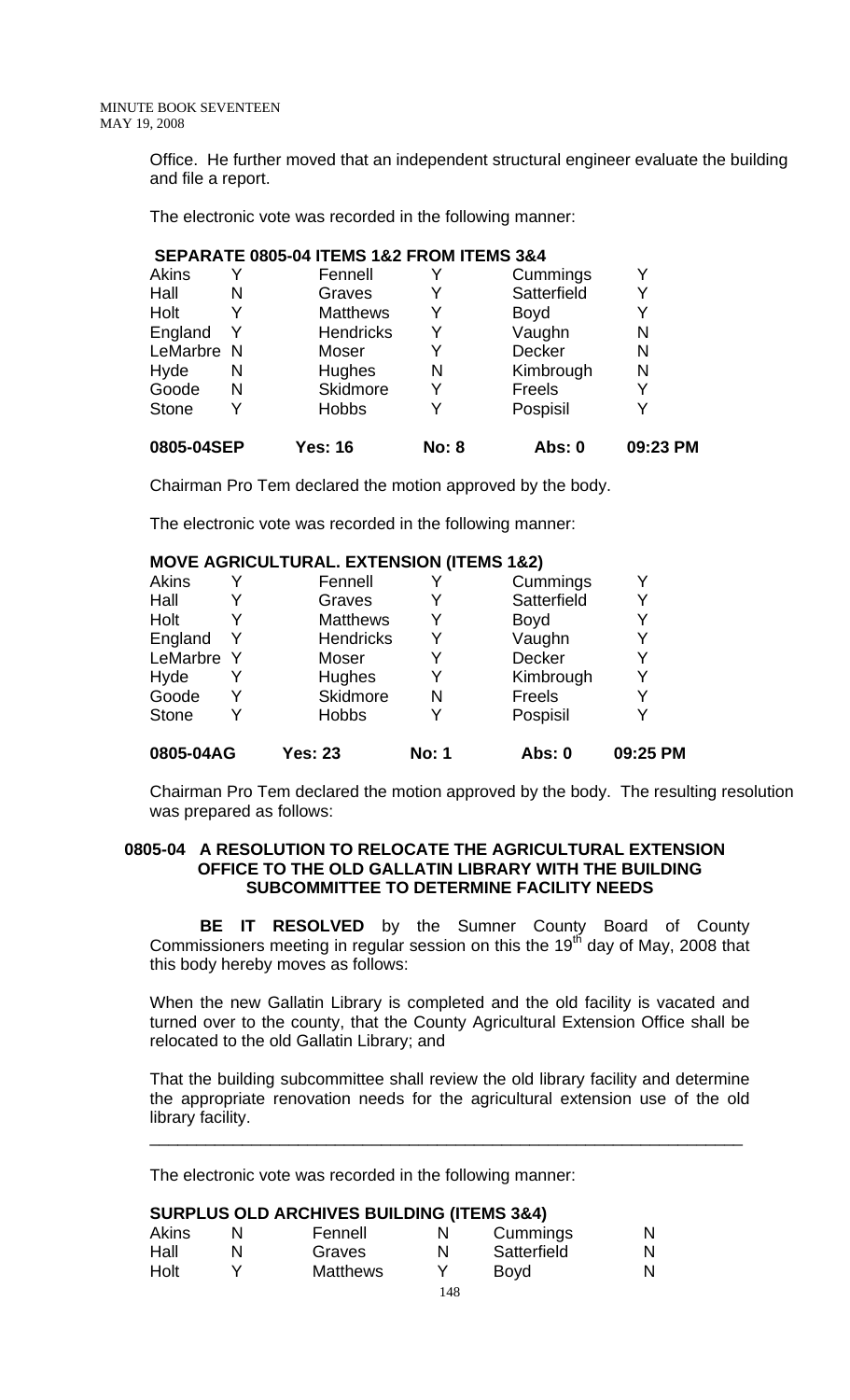| 0805-04SUR   |   | <b>Yes: 11</b>   | <b>No: 13</b> | Abs: $0$      | 09:29 PM |
|--------------|---|------------------|---------------|---------------|----------|
| <b>Stone</b> | N | <b>Hobbs</b>     | N             | Pospisil      | v        |
| Goode        | v | Skidmore         | N             | Freels        | V        |
| Hyde         |   | <b>Hughes</b>    | v             | Kimbrough     | v        |
| LeMarbre Y   |   | Moser            | N             | <b>Decker</b> | v        |
| England      | N | <b>Hendricks</b> | N             | Vaughn        | v        |

Chairman Pro Tem Hall declared the resolution failed to be approved by the body.

**\_\_\_\_\_\_\_\_\_\_\_\_\_\_\_\_\_\_\_\_\_\_\_\_\_\_\_\_\_\_\_\_\_\_\_\_\_\_\_\_\_\_\_\_\_\_\_\_\_\_\_\_\_\_\_\_\_\_\_\_\_\_\_\_\_\_\_\_\_** 

## **EMERGENCY SERVICES COMMITTEE**

There was no report from the Emergency Services Committee.

## **PUBLIC WORKS COMMITTEE**

**\_\_\_\_\_\_\_\_\_\_\_\_\_\_\_\_\_\_\_\_\_\_\_\_\_\_\_\_\_\_\_\_\_\_\_\_\_\_\_\_\_\_\_\_\_\_\_\_\_\_\_\_\_\_\_\_\_\_\_\_\_\_\_\_\_\_\_\_\_** 

There was no report from the Public Works Committee.

## **LEGISLATIVE COMMITTEE**

**\_\_\_\_\_\_\_\_\_\_\_\_\_\_\_\_\_\_\_\_\_\_\_\_\_\_\_\_\_\_\_\_\_\_\_\_\_\_\_\_\_\_\_\_\_\_\_\_\_\_\_\_\_\_\_\_\_\_\_\_\_\_\_\_\_\_\_\_\_** 

Commissioner Hyde introduced the following resolution and moved for approval. Commissioner Hughes seconded the motion.

## **0805-05 A RESOLUTION GIVING THE COUNTY EXECUTIVE DAY-TO-DAY SUPERVISION OF THE EMERGENCY MEDICAL SERVICES DEPARTMENT**

 **BE IT RESOLVED** by the Sumner County Board of County Commissioners meeting in regular session on this the 19<sup>th</sup> day of May, 2008 that this body hereby retains its present statutory responsibility over the Emergency Medical Services Department and Director however, asks the County Executive to serve as the day-to-day supervisor for the Emergency Medical Services Director and department in the event daily needs arise; and

**BE IT FURTHER RESOLVED** that all monthly oversight by the Emergency Medical Services committee as previously set forth shall remain.

\_\_\_\_\_\_\_\_\_\_\_\_\_\_\_\_\_\_\_\_\_\_\_\_\_\_\_\_\_\_\_\_\_\_\_\_\_\_\_\_\_\_\_\_\_\_\_\_\_\_\_\_\_\_\_\_\_\_\_\_\_\_\_\_

The electronic vote was recorded in the following manner:

#### **COUNTY EXECUTIVE TO SUPERVISE EMS**

| Akins        | Y | Fennell          |              | Cummings      |          |
|--------------|---|------------------|--------------|---------------|----------|
| Hall         | Y | Graves           | Y            | Satterfield   | Y        |
| Holt         | Y | <b>Matthews</b>  | Y            | <b>Boyd</b>   | Y        |
| England      | Y | <b>Hendricks</b> | Y            | Vaughn        | N        |
| LeMarbre     | Y | Moser            |              | Decker        | Y        |
| Hyde         | Y | Hughes           | Y            | Kimbrough     | Y        |
| Goode        | Y | Skidmore         |              | <b>Freels</b> | Y        |
| <b>Stone</b> | v | <b>Hobbs</b>     |              | Pospisil      | Y        |
| 0805-05      |   | <b>Yes: 23</b>   | <b>No: 1</b> | Abs: 0        | 09:33 PM |

Chairman Pro Tem Hall declared the resolution approved by the body.

 **\_\_\_\_\_\_\_\_\_\_\_\_\_\_\_\_\_\_\_\_\_\_\_\_\_\_\_\_\_\_\_\_\_\_\_\_\_\_\_\_\_\_\_\_\_\_\_\_\_\_\_\_\_\_\_\_\_\_\_\_\_\_\_\_\_\_\_\_\_**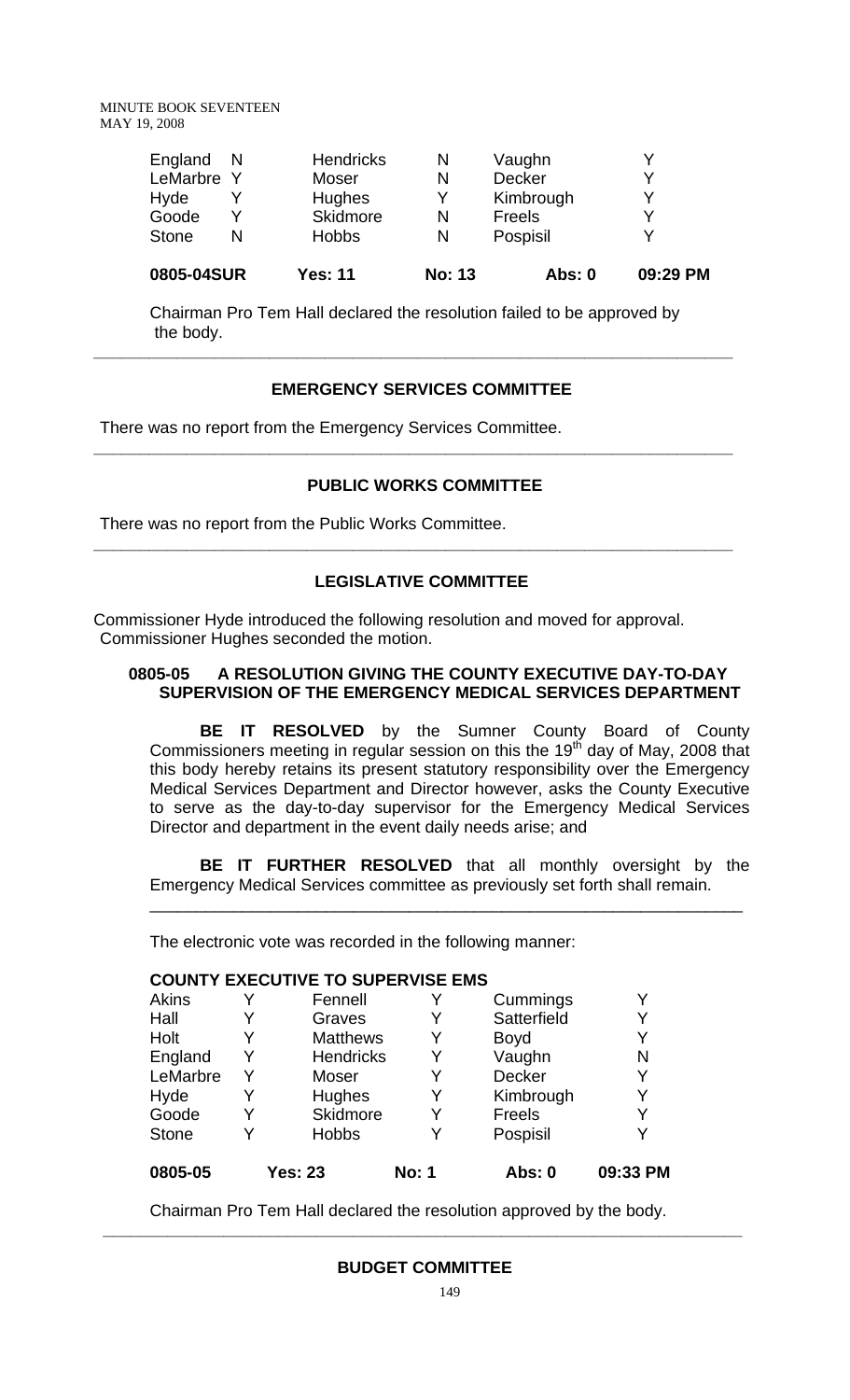There was no report from the Budget Committee.

## **CONSENT AGENDA**

 Commissioner Holt introduced the following resolution and moved for approval. Commissioner Hughes seconded the motion.

### **0805-06 A RESOLUTION APPROVING THE FISCAL YEAR 2007-2008 SUMNER COUNTY BOARD OF EDUCATION GENERAL PURPOSE SCHOOL FUND BUDGET AMENDMENTS AND APPROPRIATING AND/OR TRANSFERRING SUCH FUNDS AS REQUIRED**

 **BE IT RESOLVED** by the Sumner County Board of County Commissioners meeting in regular session on this the 19<sup>th</sup> day of May, 2008 that this body hereby approves the 2007-2008 Sumner County Board of Education General Purpose School Fund budget amendments and appropriates and/or transfers such funds among the various accounts as shown on the attached schedules which are hereby incorporated as a part of this resolution.

\_\_\_\_\_\_\_\_\_\_\_\_\_\_\_\_\_\_\_\_\_\_\_\_\_\_\_\_\_\_\_\_\_\_\_\_\_\_\_\_\_\_\_\_\_\_\_\_\_\_\_\_\_\_\_\_\_\_\_\_\_\_\_\_

### **0805-07 A RESOLUTION APPROVING THE FISCAL YEAR 2007-2008 SUMNER COUNTY BOARD OF EDUCATION FEDERAL PROJECTS BUDGET AMENDMENTS AND APPROPRIATING AND/OR TRANSFERRING SUCH FUNDS AS REQUIRED**

 **BE IT RESOLVED** by the Sumner County Board of County Commissioners meeting in regular session on this the 19<sup>th</sup> day of May, 2008 that this body hereby approves the 2007-2008 Sumner County Board Federal Projects Budget Amendments and appropriates and/or transfers such funds among the various accounts as shown on the attached schedule which is hereby incorporated as a part of this resolution.

\_\_\_\_\_\_\_\_\_\_\_\_\_\_\_\_\_\_\_\_\_\_\_\_\_\_\_\_\_\_\_\_\_\_\_\_\_\_\_\_\_\_\_\_\_\_\_\_\_\_\_\_\_\_\_\_\_\_\_\_\_\_\_\_

### **0805-08 A RESOLUTION APPROPRIATING \$3,270,492.00 FROM THE OCTOBER 2007 BOND ISSUE TO THE BOARD OF EDUCATION FOR THE ADDITIONS AT OAKMONT AND NORTH SUMNER ELEMENTARY SCHOOLS**

 **BE IT RESOLVED** by the Sumner County Board of County Commissioners meeting in regular session on this the 19<sup>th</sup> day of May, 2008 that this body hereby appropriates \$3,270,492.00 from the October 2007 bond issue to the Board of Education for the additions at Oakmont and North Sumner Elementary schools as shown on the attachments herewith.

\_\_\_\_\_\_\_\_\_\_\_\_\_\_\_\_\_\_\_\_\_\_\_\_\_\_\_\_\_\_\_\_\_\_\_\_\_\_\_\_\_\_\_\_\_\_\_\_\_\_\_\_\_\_\_\_\_\_\_\_\_\_\_\_

### **0805-09 A RESOLUTION APPROPRIATING \$5,523,956.00 FROM THE OCTOBER 2007 BOND ISSUE TO THE BOARD OF EDUCATION FOR THE ADDITIONS AT NANNIE BERRY AND GENE BROWN ELEMENTARY SCHOOLS**

 **BE IT RESOLVED** by the Sumner County Board of County Commissioners meeting in regular session on this the 19<sup>th</sup> day of May, 2008 that this body hereby appropriates \$5,523,956.00 from the October 2007 bond issue to the Board of Education for the additions at Nannie Berry and Gene Brown Elementary schools as shown on the attachment herewith.

\_\_\_\_\_\_\_\_\_\_\_\_\_\_\_\_\_\_\_\_\_\_\_\_\_\_\_\_\_\_\_\_\_\_\_\_\_\_\_\_\_\_\_\_\_\_\_\_\_\_\_\_\_\_\_\_\_\_\_\_\_\_\_\_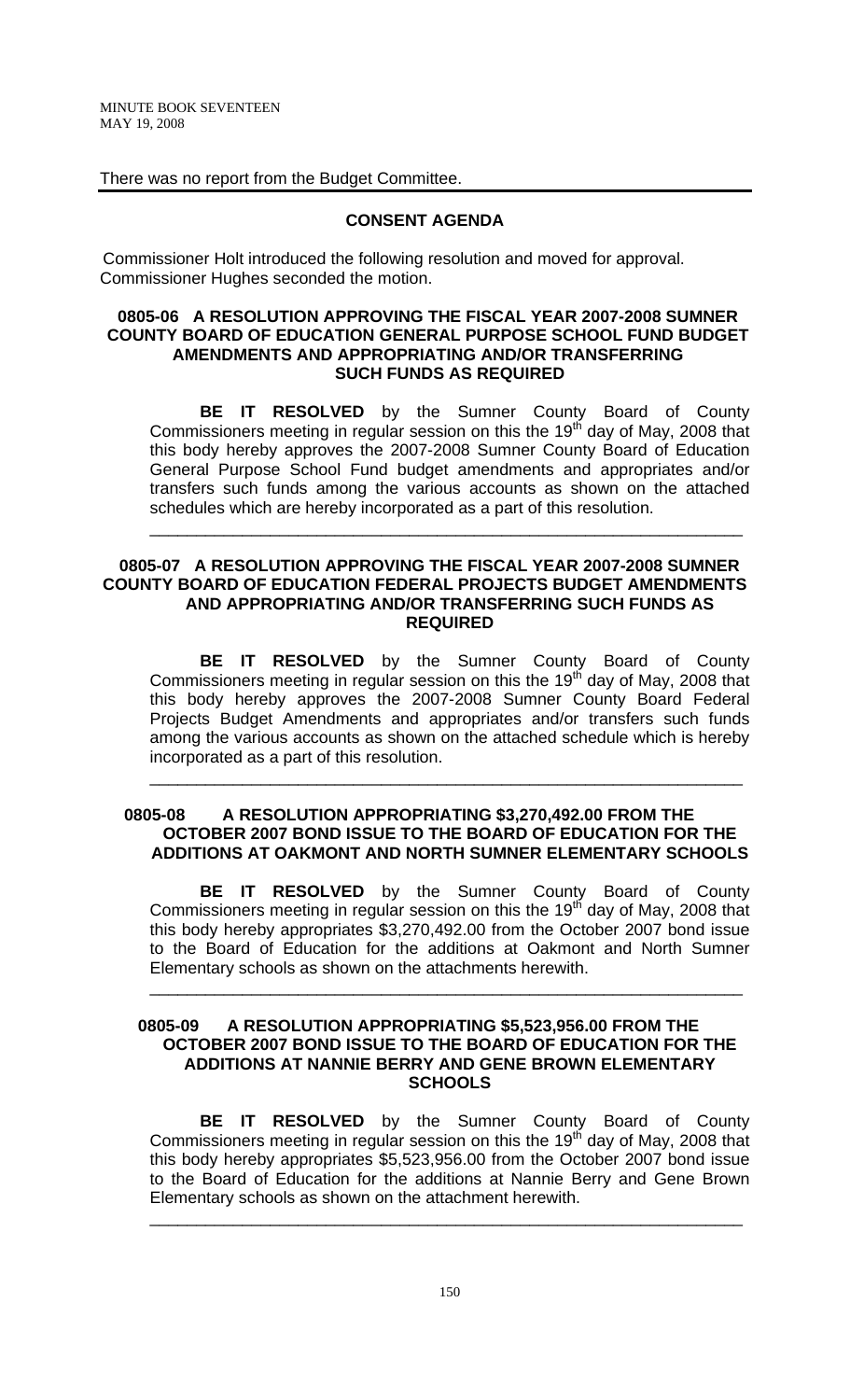#### **0805-10 A RESOLUTION APPROPRIATING \$73,000.00 FROM THE INTEREST ON GENERAL NOTE ACCOUNT TO THE TRUSTEE'S COMMISSION ACCOUNT**

 **BE IT RESOLVED** by the Sumner County Board of County Commissioners meeting in regular session on this the 19<sup>th</sup> day of May, 2008 that this body hereby appropriates \$73,000.00 from the Interest on the General Note Account (151-82210-604) to the Trustee Commissions Account (151-58400-510) for increased commission costs as shown on the attachment herewith.

\_\_\_\_\_\_\_\_\_\_\_\_\_\_\_\_\_\_\_\_\_\_\_\_\_\_\_\_\_\_\_\_\_\_\_\_\_\_\_\_\_\_\_\_\_\_\_\_\_\_\_\_\_\_\_\_\_\_\_\_\_\_\_\_

## **0805-11 A RESOLUTION APPROPRIATING \$8,700.00 FROM THE GALLATIN LIBRARY RESERVE ACCOUNT TO VARIOUS ACCOUNTS WITHIN THE LIBRARY**

 **BE IT RESOLVED** by the Sumner County Board of County Commissioners meeting in regular session on this the 19<sup>th</sup> day of May, 2008 that this body hereby appropriates \$8,700.00 from the Gallatin Library Reserve Account (101-35111) to various accounts within the library as shown on the attachment herewith.

\_\_\_\_\_\_\_\_\_\_\_\_\_\_\_\_\_\_\_\_\_\_\_\_\_\_\_\_\_\_\_\_\_\_\_\_\_\_\_\_\_\_\_\_\_\_\_\_\_\_\_\_\_\_\_\_\_\_\_\_\_\_\_\_

#### **0805-12 A RESOLUTION APPROPRIATING \$14,007.07 FROM THE ELMER HINTON LIBRARY RESERVE ACCOUNT TO VARIOUS ACCOUNTS WITHIN THE LIBRARY**

 **BE IT RESOLVED** by the Sumner County Board of County Commissioners meeting in regular session on this the 19<sup>th</sup> day of May, 2008 that this body hereby appropriates \$14,007.07 from the Elmer Hinton Library Reserve Account (101-35113) to various accounts within the library as shown on the attachment herewith.

\_\_\_\_\_\_\_\_\_\_\_\_\_\_\_\_\_\_\_\_\_\_\_\_\_\_\_\_\_\_\_\_\_\_\_\_\_\_\_\_\_\_\_\_\_\_\_\_\_\_\_\_\_\_\_\_\_\_\_\_\_\_\_\_

#### **0805-13 A RESOLUTION APPROPRIATING \$66,000.00 FROM THE AMBULANCE FEES ACCOUNT TO THE DEPARTMENT OF EMERGENCY MEDICAL SERVICES FOR GASOLINE AND VARIOUS ITEMS**

**BE IT RESOLVED** by the Sumner County Board of County Commissioners meeting in regular session on this the 19<sup>th</sup> day of May, 2008 that this body hereby appropriates \$66,000.00 from the Ambulance Fees Account (43120) to the department of Emergency Medical Services for gasoline expenses and various items as shown on the attachment herewith.

\_\_\_\_\_\_\_\_\_\_\_\_\_\_\_\_\_\_\_\_\_\_\_\_\_\_\_\_\_\_\_\_\_\_\_\_\_\_\_\_\_\_\_\_\_\_\_\_\_\_\_\_\_\_\_\_\_\_\_\_\_\_\_\_

#### **0805-14 A RESOLUTION APPROPRIATING \$23,991.00 AS PASS-THROUGH FUNDS FROM THE OTHER FEDERAL REVENUE ACCOUNT TO THE DEPARMENT OF EMERGENCY MANAGEMENT**

 **BE IT RESOLVED** by the Sumner County Board of County Commissioners meeting in regular session on this the 19<sup>th</sup> day of May, 2008 that this body hereby appropriates \$23,991.00 as pass-through funds from the Other Federal Revenue Account (101-47990) to department of Emergency Management as shown on the attachment herewith.

\_\_\_\_\_\_\_\_\_\_\_\_\_\_\_\_\_\_\_\_\_\_\_\_\_\_\_\_\_\_\_\_\_\_\_\_\_\_\_\_\_\_\_\_\_\_\_\_\_\_\_\_\_\_\_\_\_\_\_\_\_\_\_\_

### **0805-15 A RESOLUTION APPROPRIATING \$59,600.00 FROM THE HOSPITAL INTEREST ACCOUNT TO THE SHACKLE ISLAND ACCOUNT FOR SITE PREPARATION**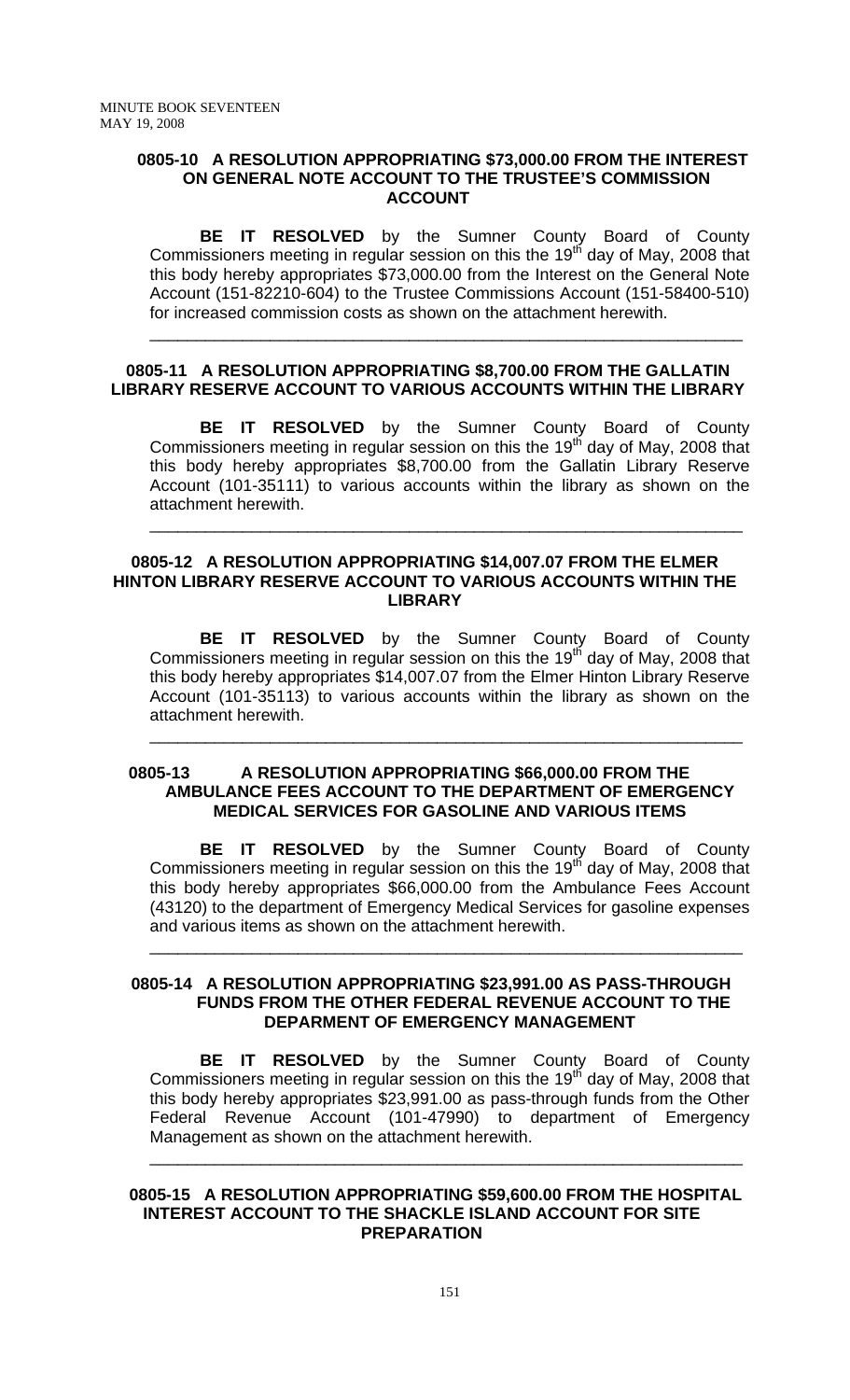**BE IT RESOLVED** by the Sumner County Board of County Commissioners meeting in regular session on this the 19<sup>th</sup> day of May, 2008 that this body hereby appropriates \$59,600.00 from Hospital Interest Account (101- 4410) to the Shackle Island Account (171-91150-706-142) for site preparation as shown on the attachments herewith.

\_\_\_\_\_\_\_\_\_\_\_\_\_\_\_\_\_\_\_\_\_\_\_\_\_\_\_\_\_\_\_\_\_\_\_\_\_\_\_\_\_\_\_\_\_\_\_\_\_\_\_\_\_\_\_\_\_\_\_\_\_\_\_\_

### **0805-16 A RESOLUTION APPROPRIATING \$52,700.00 FROM THE CAPITAL OUTLAY-BRIDGE CONSTRUCTION ACCOUNT TO VARIOUS ACCOUNTS WITHIN THE HIGHWAY DEPARTMENT**

 **BE IT RESOLVED** by the Sumner County Board of County Commissioners meeting in regular session on this the 19<sup>th</sup> day of May, 2008 that this body hereby appropriates \$52,700.00 from the Capital Outlay-Bridge Construction Account to various accounts within the Highway Department and shown on the attachment herewith.

\_\_\_\_\_\_\_\_\_\_\_\_\_\_\_\_\_\_\_\_\_\_\_\_\_\_\_\_\_\_\_\_\_\_\_\_\_\_\_\_\_\_\_\_\_\_\_\_\_\_\_\_\_\_\_\_\_\_\_\_\_\_\_\_

#### **0805-17 A RESOLUTION APPROVING PROPERTY TRANSFERS AS AUTHORIZED BY THE DELINQUENT TAX COMMITTEE AND SET FORTH PURSUANT TO THE TERMS OF THE ATTACHED SCHEDULE**

**BE IT RESOLVED** by the Sumner County Board of County Commissioners meeting in regular session on this the 19<sup>th</sup> day of May, 2008 that this body hereby approves property transfers as authorized by the Delinquent Tax Committee and set forth pursuant to the terms of the attached schedule.

\_\_\_\_\_\_\_\_\_\_\_\_\_\_\_\_\_\_\_\_\_\_\_\_\_\_\_\_\_\_\_\_\_\_\_\_\_\_\_\_\_\_\_\_\_\_\_\_\_\_\_\_\_\_\_\_\_\_\_\_\_\_\_\_

## **0805-18 A RESOLUTION ACCEPTING THE BOND OF THE FINANCE DIRECTOR**

 **BE IT RESOLVED** by the Sumner County Board of County Commissioners meeting in regular session on this the 19<sup>th</sup> day of May, 2008 that this body does hereby accept the \$50,000.00 bond for the Finance Director, Rachel Nichols.

\_\_\_\_\_\_\_\_\_\_\_\_\_\_\_\_\_\_\_\_\_\_\_\_\_\_\_\_\_\_\_\_\_\_\_\_\_\_\_\_\_\_\_\_\_\_\_\_\_\_\_\_\_\_\_\_\_\_\_\_\_\_\_\_

### **0805-19 A RESOLUTION DECLARING VARIOUS ITEMS AS SURPLUS AND AUTHORIZING DISPOSAL OR SALE OF SAME PURSUANT TO EXISITING POLICIES AND PROCEDURES**

 **BE IT RESOLVED** by the Sumner County Board of County Commissioners meeting in regular session on this the 19<sup>th</sup> day of May, 2008 that this body does hereby declare the items as surplus as shown on the attachments; and

**BE IT FURTHER RESOLVED** that the sale of the same is authorized pursuant to existing policies and procedures; and

**BE IT FURTHER RESOLVED** that in the event items do not sale, disposal of same is approved pursuant to existing policies and procedures.

\_\_\_\_\_\_\_\_\_\_\_\_\_\_\_\_\_\_\_\_\_\_\_\_\_\_\_\_\_\_\_\_\_\_\_\_\_\_\_\_\_\_\_\_\_\_\_\_\_\_\_\_\_\_\_\_\_\_\_\_\_\_\_\_

## **PROPERTY TAX REFUNDS**

The following property tax refunds were included on the Consent Agenda:

Tax Refund Cliburn, Thomas etux \$688.56 Kathy J Property Tax Collections Tax Refund Five Coves Trace Partners LLC \$891.98 Property Tax Collections